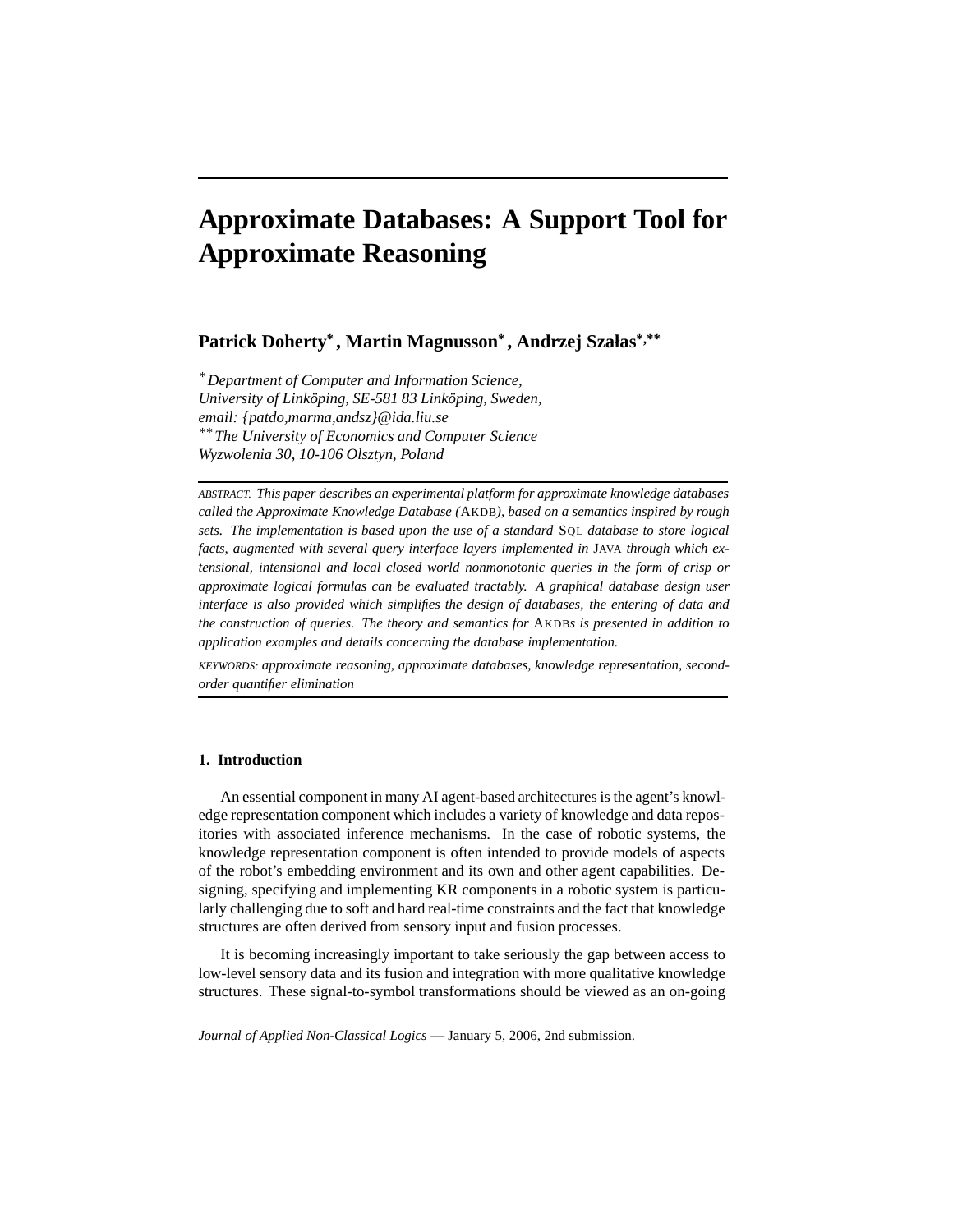## 2 *Journal of Applied Non-Classical Logics* — January 5, 2006, 2nd submission.

process with a great deal of feedback between the levels of processing. In addition, because the embedding environments are often as complex and dynamic as those faced by humans, the knowledge representations which are used as models of the environment must necessarily be partial, elaboration tolerant and approximate in nature.

This type of requirement rules out the use of standard relational database technologies as commonly understood, where crisp relations are stored as tables and a standard closed-world assumption is implicit in the query mechanism associated with a relational database. The focus of our research is to relax many of these standard assumptions in order to meet the requirements associated with the use of knowledge representation components in robotic systems. For example, approximate relations will be used instead of crisp relations, an open-world assumption will be used instead of the closed-world assumption and our query language will support the specification of non-monotonic queries. In order to leverage the great amount of work already done with traditional relational database technologies, we will also show how it is possible to develop a theory of approximate databases and queries, but yet be able to compile such representations into standard SQL queries. In this manner, tractability is guaranteed through the use of smart encoding techniques.

A concrete domain, where such knowledge representation components are not only desirable, but necessary, involves the use of an unmanned aerial vehicle (UAV) operating over a road and traffic environment. In this case, the UAV system must be able to dynamically construct representations of objects it observes in the world and integrate these representations with other static representations such as concepts and taxonomic hierarchies about spatial or temporal relations, normative behavior of vehicles, traffic representations, etc.

In this case, the meaning of concepts such as *fast* or *slow*, *small* or *large vehicle*, *near*, *far*, or *between*, have a meaning different from that in applications with other temporal and spatial constraints. Assuming these primitive concepts as given and that they are continually re-grounded in changes in an operational environment via machine learning or sensor fusion, we would then like to use these primitive concepts in our knowledge representation structures. Since they are inherently approximate, any knowledge structure containing these concepts should also inherit or be influenced by these characteristics. For the purposes of this paper, we will assume that the approximate concepts have been generated in some manner. We will focus on their representation, storage and use, in what we call *approximate databases*.

The research described in this paper was initiated within the framework of the WITAS UAV Project.<sup>1</sup> This was a larger project involving the design and use of autonomous unmanned aerial vehicles and the development of an integrated software architecture for low- and high-end autonomous functionality [DOH 00a, DOH 04a].

<sup>1</sup>. WITAS is an acronym for the Wallenberg Information Technology and Autonomous Systems Laboratory at Linköping University, Sweden. UAV is an acronym for Unmanned Aerial Vehicles. The WITAS UAV Project ended officially in 2004. See http://www.ida.liu.se/ ~patdo/auttek/ for continued activities in this area.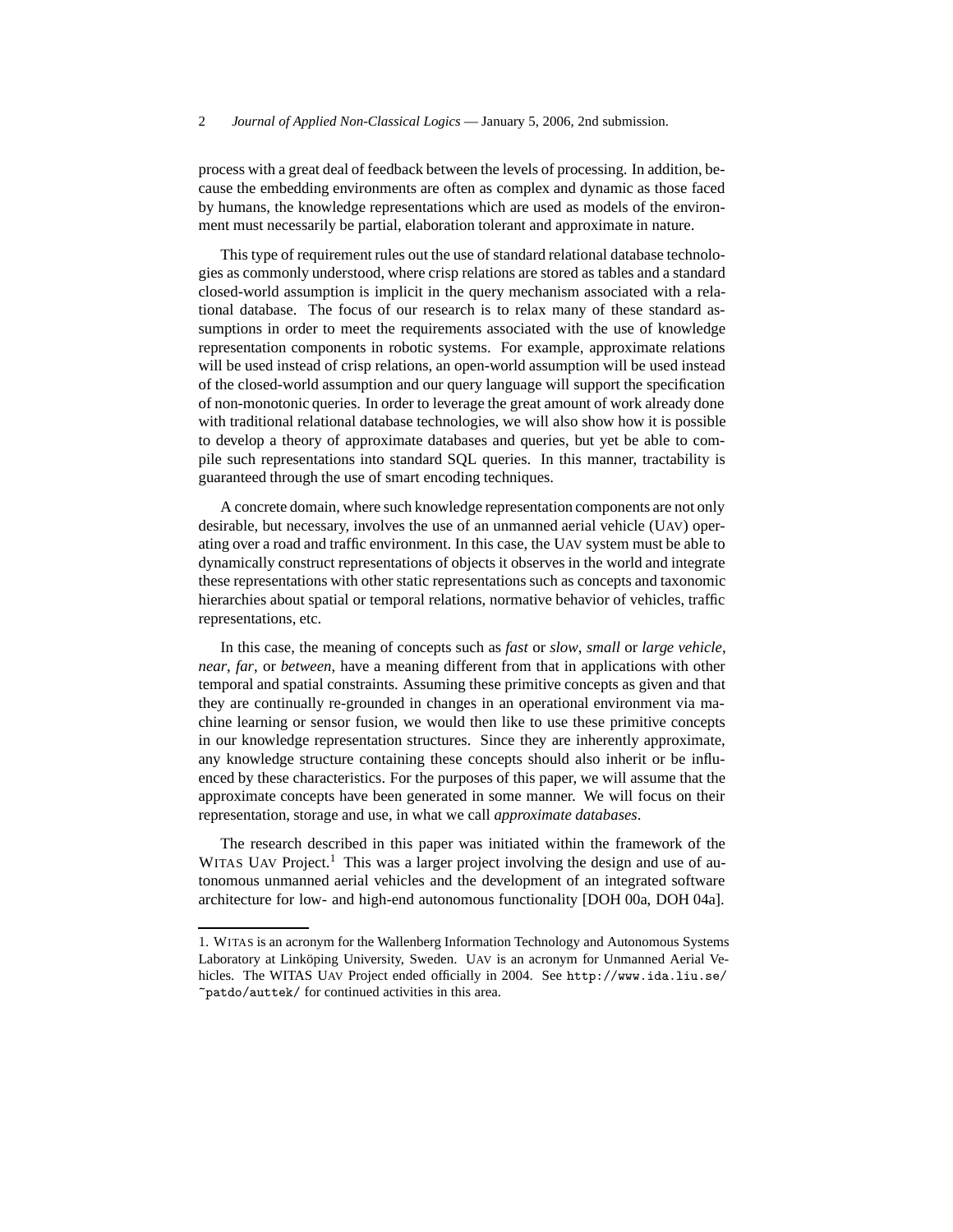The research with approximate databases has been greatly influenced by the fact that the system had to be integrated and used in a complex UAV system which has been deployed in a number of complex scenarios involving photogrammetry, surveying, vehicle tracking and multi-platform scanning.

The UAV experimental platform offers an ideal environment for experimentation with the knowledge representation framework we propose, because the system architecture is rich with different types of knowledge representation structures, the operational environment is quite complex and dynamic, and signal-to-symbol transformations of data are an integral part of the architecture. In addition, much of the knowledge acquired by the UAV is necessarily approximate in nature. In several of the sections in this paper, we will use examples from this application domain to describe and motivate some of our techniques.

In this paper, we focus on a generalization of deductive database technology suitable for the characteristics of robotic domains mentioned previously. A standard deductive database (see, e.g., [ABI 95, PRZ 90]) can store ground atomic formulas to represent factual knowledge and use, for example, Horn-clause logic formulas as deductive rules to infer additional facts. Such databases often make assumptions, such as the assumption that the stored knowledge is precise or complete, that render them less suitable for the contexts we are interested in. *Approximate databases*, considered in a number of our publications (see, e.g., [DOH 99, DOH 03b, DOH 04b, DOH 04d, DOH 04e]) and summarized in book form in [DOH 06], relax many of these assumptions and become applicable in robotics contexts where standard techniques do not. An important part of our investigation involved the design, development and implementation of a database engine [MAG 05a], called the Approximate Knowledge Database (AKDB), that serves as an experimental platform for our research. Since the technology is built on top of traditional SQL relational database technology, its potential applicability goes well beyond the application domain described here although we have not yet pursued its use with other domains.

The paper is structured as follows. Section 2 introduces and motivates the concepts that are used in the remaining parts of the paper. Section 3 provides an overview of the architecture of approximate knowledge databases. In Section 4 we present syntax and semantics of approximate knowledge databases. Section 5 discusses the relation of our solutions to other work. In Section 6 the concepts introduced earlier are illustrated on a surveillance mission case study. Finally, Section 7 concludes the paper and Appendix A mentions some additional functionality.

An online interface for experimenting with AKDBs is available via http://www.ida.liu.se/~marma/akdb/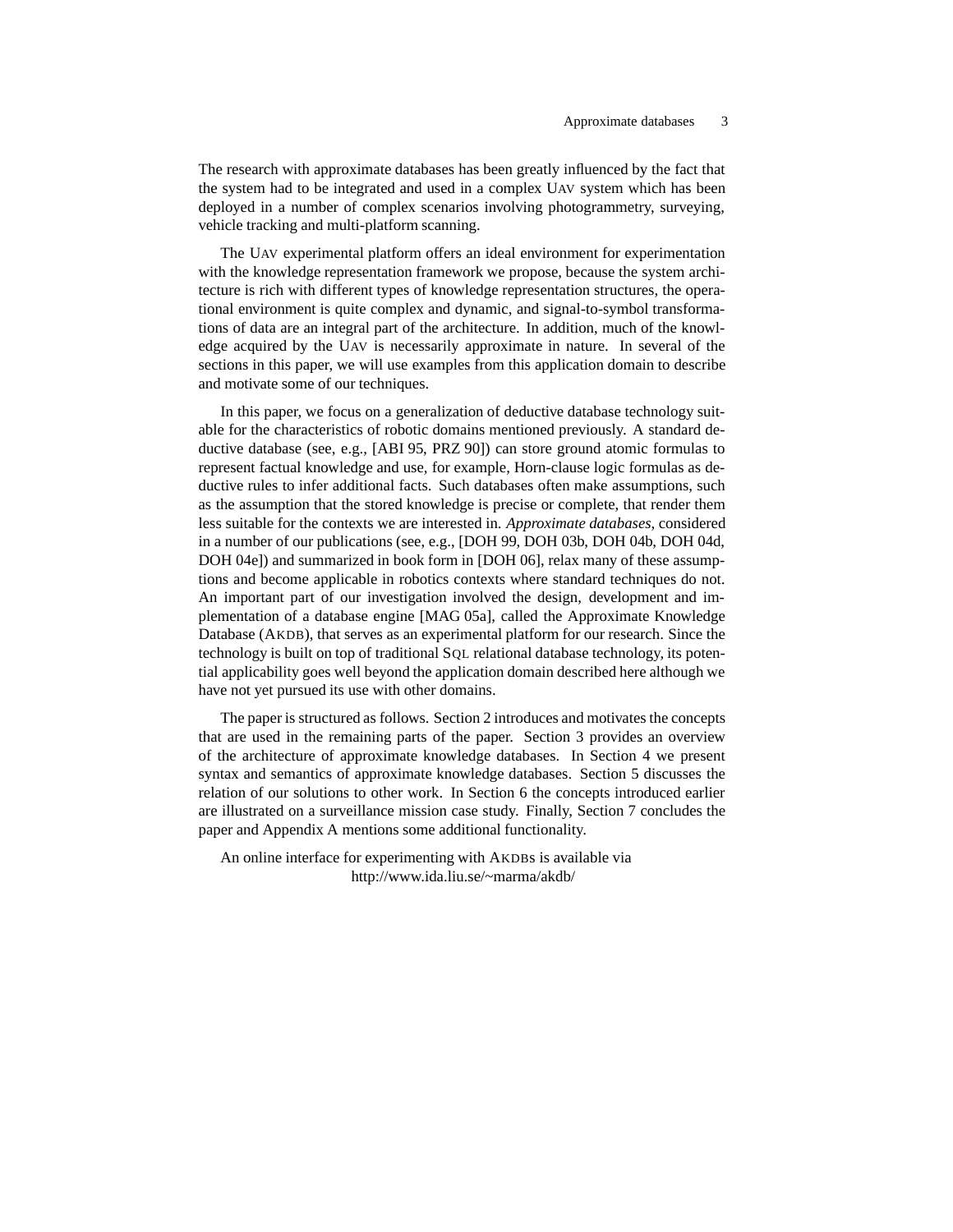# 4 *Journal of Applied Non-Classical Logics* — January 5, 2006, 2nd submission.



**Figure 1.** *An overview of the* AKDB *architecture.*

# **2. Overview and Preliminaries**

# **2.1.** *Approximate Knowledge Databases*

S<br>
Bat<br>
arch<br>
arch<br>
ases<br>
ases<br>
an o<br>
clati The approximate knowledge database augments a standard SQL database with several extension layers, each providing an extended query language building upon the lower layers. As shown in the overview in Figure 1, there are three main layers. The extensional database implements the concept of approximate relations based on the three-valued logic of Kleene under an open world assumption by using a compilation mechanism to regular database relations. The intensional database uses rules and an inference mechanism to deduce both new positive and negative facts. Finally, the CCQ database provides mechanisms to apply local closed world assumptions while evaluating a query through the use of second-order circumscription that is reduced to first-order logic using the DLS<sup>∗</sup> second-order quantifier elimination algorithm. A more detailed description of the AKDB system is found in Section 3.

# **2.2.** *Approximate Relations*

*Approximate relations* are introduced as basic elements to be stored in approximate databases. These are intended to naturally express knowledge with imprecise concepts and should be contrasted with the *crisp* (precise) relations and formulas used in standard deductive databases. Approximate relations are based on ideas from rough set theory.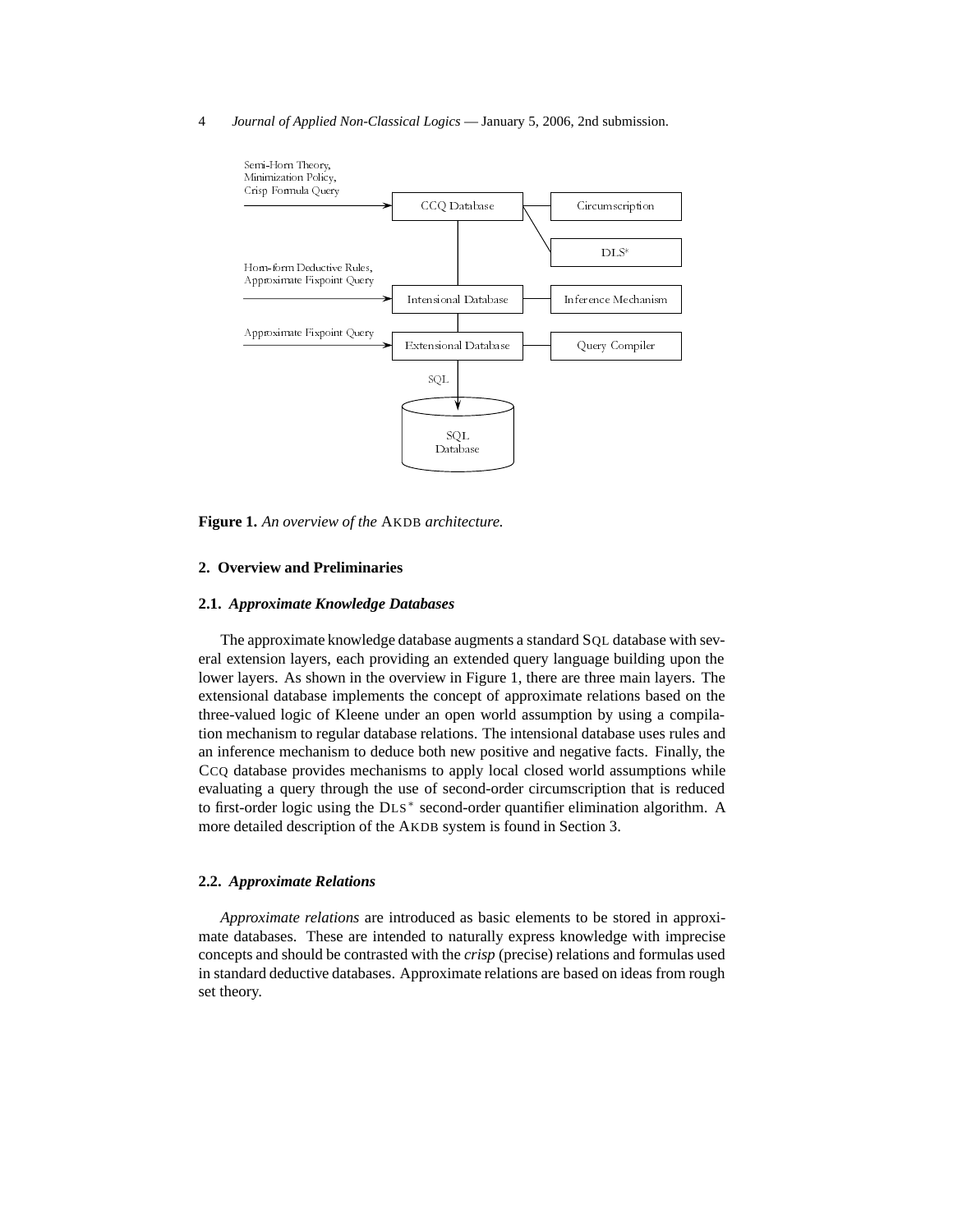In rough set theory, a rough set is characterized by two classical sets, one representing a lower approximation to the set and one representing an upper approximation to the set. Both lower and upper approximations to the set are defined in terms of equivalence classes of individuals in the domain of discourse where the partitions are generated relative to a set of attributes associated with individuals. The net result is a partitioning of individuals relative to the lower and upper approximations and the difference between the two, the boundary region of the rough set.

For approximate sets (relations), the basic semantics is generalized in a number of ways to create a semantics for approximate databases. Most importantly, rather than building up lower and upper approximations in terms of equivalence classes on individuals, one defines different types of neighborhood functions on individuals, where each function may be specified using different sets of constraints. Rough sets then become a special case of approximate sets with a particular set of constraints.



**Figure 2.** *Approximations of a relation (set).*

Any approximate relation R has (see Figure 2), a *positive part*, denoted by  $R^+$ , containing objects known to satisfy R, a *negative part*, denoted by  $R^-$ , containing objects known not to satisfy R, a *boundary part*, denoted by  $R^{\pm}$ , containing objects that are neither known to satisfy R nor known not to, a *positive-boundary part*, denoted by R⊕, containing objects in the positive or boundary part, a *negative-boundary part*, denoted by  $R^{\ominus}$ , containing objects in the negative or boundary part.

Approximations of a set (relation) are usually given by means of a family of neighborhoods of domain elements, as defined below. Note that such approximations not only provide us with techniques for dealing with vague concepts, but also are important in verifying whether in a given application domain one actually deals with rough concepts, tolerance-based concepts or maybe concepts reflecting yet other similarity constraints. Certain properties of similarities are also used to ensure the validity of certain assumptions as, e.g., those discussed in Section 2.5.5.

DEFINITION 1. — *Let* DOM *be a given domain of elements. Then any*

 $n:$  DOM  $\longrightarrow 2^{\text{DOM}}$ , *such that for any*  $u \in$  DOM,  $n(u) \neq \emptyset$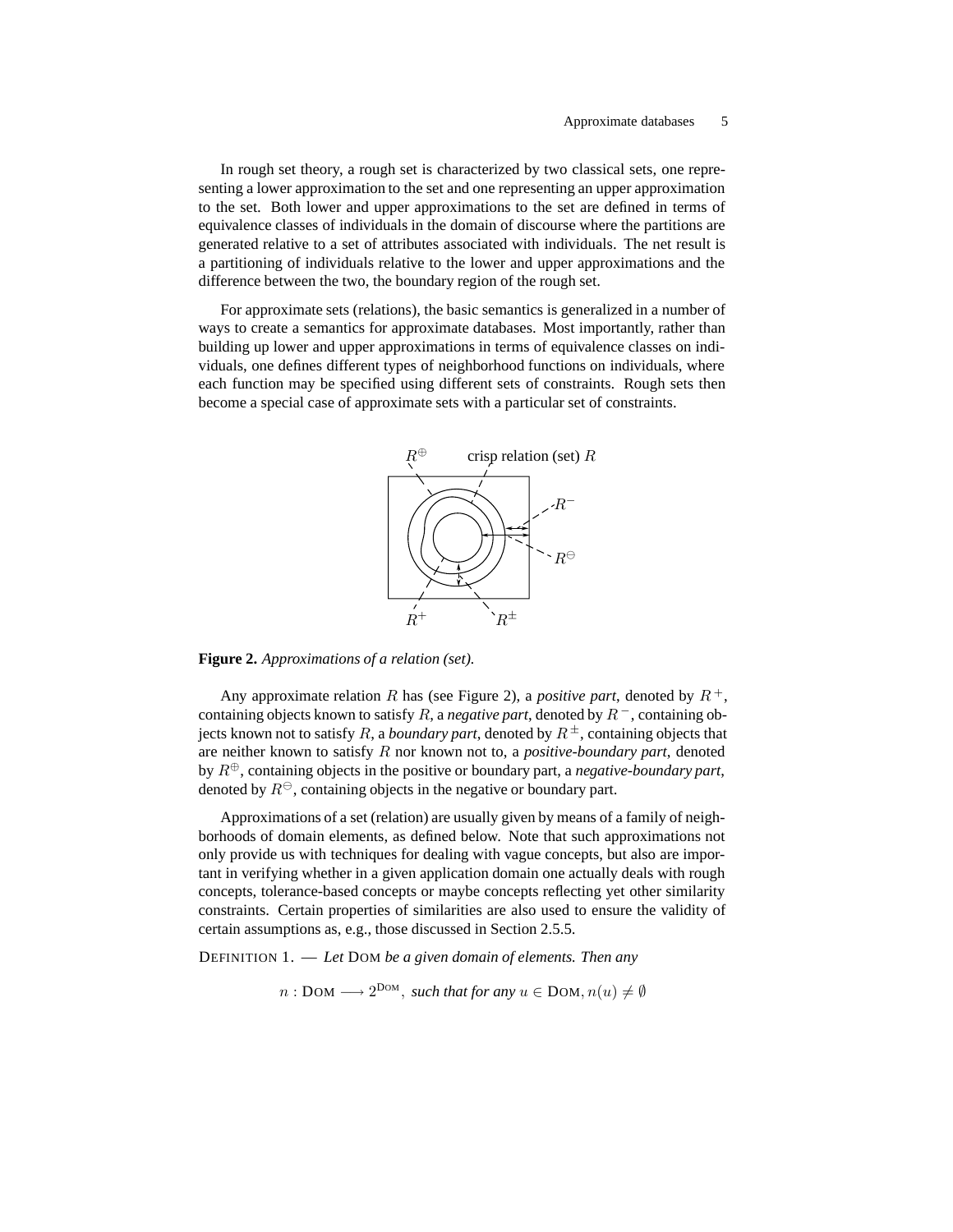*is called a* neighborhood *function.*

Sets  $n(u)$ , for  $u \in$  DOM are interpreted as direct neighborhoods of elements. The neighborhoods are usually generated by some similarity relation  $\sigma$ , by assuming that

$$
n(x) \stackrel{\text{def}}{=} \{y \mid \sigma(x, y)\}
$$

(see, e.g., [DOH 04f, DOH 03a]). For example, when  $\sigma$  is an equivalence relation, one has rough set approximations (cf. [PAW 91, PAL 04]), when  $\sigma$  is reflexive and symmetric, one has tolerance-based approximations (cf. [DOH 03a]).

In some applications it is also reasonable to consider even weaker similarity relations (cf. [DOH 04f, DOH 05]).

The *lower* and *upper approximation of* R *wrt* n is defined as:

$$
\begin{array}{lll} R_{n^+} & \stackrel{\mathrm{def}}{=} & \{u \in \mathrm{DOM} : n(u) \subseteq R\} \\ R_{n^{\oplus}} & \stackrel{\mathrm{def}}{=} & \{u \in \mathrm{DOM} : n(u) \cap R \neq \emptyset\}.\end{array}
$$

Observe that the requirement that  $n(u) \neq \emptyset$  in Definition 1 ensures that  $R_{n^+} \subseteq R_{n^+}$ .

In the presence of the neighborhood function  $n, R^+ \stackrel{\text{def}}{=} R_{n^+}$  and  $R^{\oplus} \stackrel{\text{def}}{=} R_{n^{\oplus}}$ .

As shown in [DOH 04f], one can obtain correspondences between similarities and approximations using second-order quantifier elimination techniques. The techniques described are similar to those used in modal correspondence theory. Such correspondences are crucial when one wants to make sure that the underlying reasoning mechanism used with approximate relations reflects the properties of, say, rough sets or tolerance spaces.

For example, in order to satisfy constraints associated with tolerance spaces, one requires that  $R^+ \subseteq R$  (reflexivity of  $\sigma$ ) and  $R \subseteq (R^{\oplus})^+$  (symmetry of  $\sigma$ ). In order to satisfy constraints associated with rough sets, one has to additionally make sure that  $R^+ \subseteq (R^+)^+$  (transitivity of  $\sigma$ ).

One of the weakest requirements on approximations is that  $R^+ \subseteq R^+$ . This requirement corresponds to the *seriality* of the underlying similarity relation, i.e., to the requirement that  $\forall x \exists y \sigma(x, y)$ . This observation is crucial for the soundness and completeness of the Feferman-Gilmore translation discussed in Section 2.5.5, since  $R^+ \subseteq R^{\oplus}$  is equivalent to  $R^+ \cap R^- = \emptyset$ , required there.

REMARK 2. — As indicated in [DOH 04f], such correspondences can also be obtained based on modal correspondence theory.<sup>2</sup> This is done by translating  $R^+$  into  $\Box R$  and  $R^{\oplus}$  into  $\diamond R$ . Then the required properties of the similarity relation are exactly those of the accessibility relation in Kripke structures for modal logics. Some-

<sup>2</sup>. For a survey of modal correspondence theory see [BEN 84]. For automated techniques for correspondence theory see [GAB 92, SZA 93, NON 98, NON 99].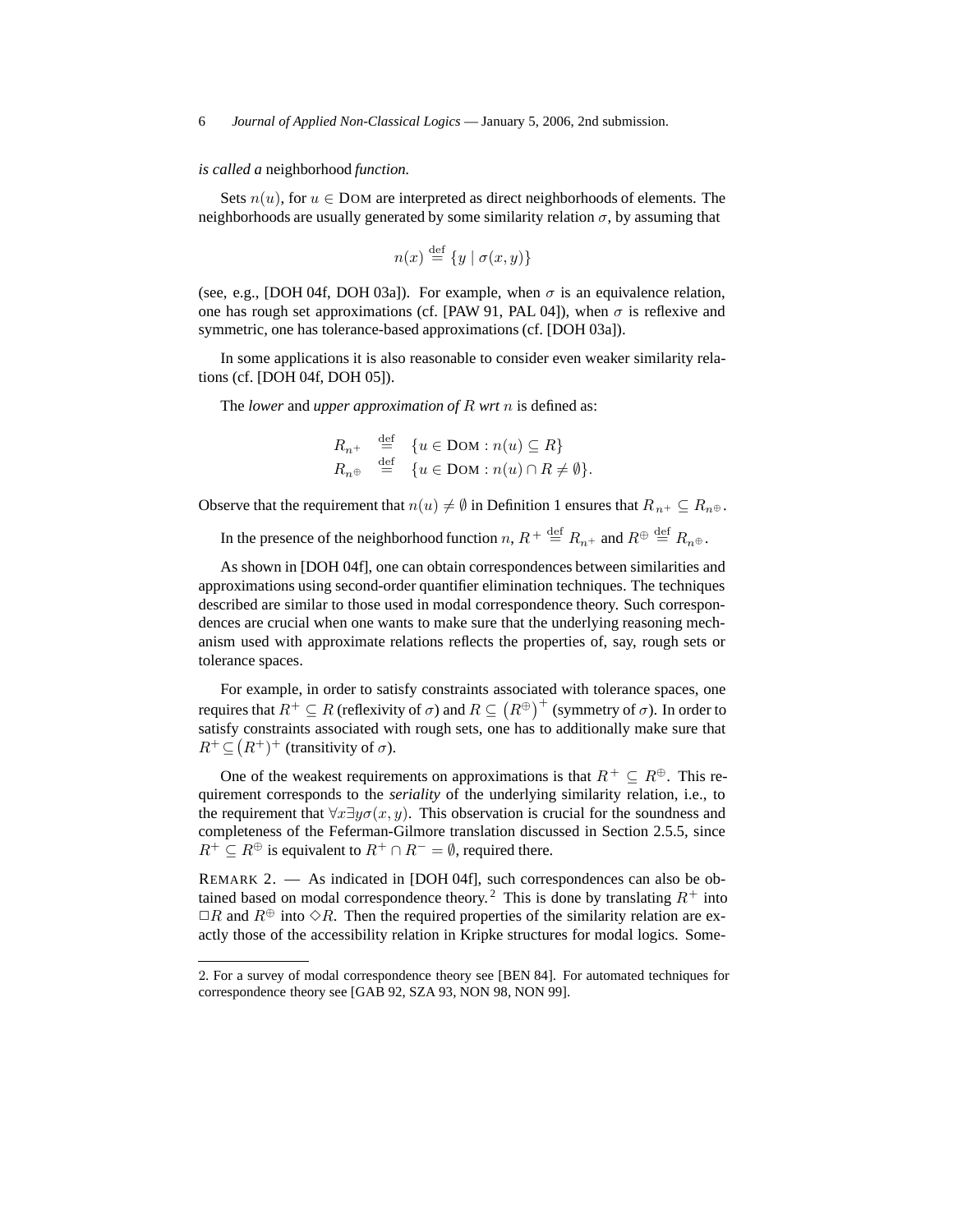times one can then apply known facts from the area of modal logics, e.g. the fact that axiom 5:

 $\Diamond R \to \Box \Diamond R$  or, in the terminology of approximations,  $R^{\oplus} \subseteq (R^{\oplus})^+$ 

can replace both properties of reflexivity and symmetry, since logic  $KT5$  is  $S5$ .  $\Box$ 

Approximate relations can be constructed in a number of ways (see, e.g., [DOH 06, DOH 04c, DOH 00b]), which include supervised machine learning, employing expert knowledge, and approximating logical theories.

#### **2.3.** *Open World Assumption*

Traditionally, classical reasoning and planning techniques have been developed for environments in which the reasoning agent is assumed to have complete information about the world in which it is embedded and the only changes to the world are the effects which result from the agent's invocation of actions. Under this assumption, an efficient means of representing negative information about the world in each planning or reasoning state is to apply the *Closed World Assumption* (CWA) [ABI 95, REI 78]. In this case, information about the world, absent in a state, is assumed to be false.

In many realistic application domains, such as robotics, the assumption of complete information is not feasible. Therefore, the CWA can not be used. The embedding environment is simply too dynamic and information about it too sparse. For example, a UAV flying over a region cannot have a complete model of that region. New objects are continually sensed or encountered and agents other than the UAV agent cause change in the region. In applications such as this, an *Open World Assumption* (OWA), where information not known by the agent is assumed to be unknown, is the ontologically right choice to make, but complicates both the representational and implementational aspects associated with inference mechanisms and the use of negative information.

The CWA and the OWA represent two extremes. Quite often, a reasoning agent has information which permits the application of the CWA *locally* (see [ETZ 97, DOH 00c, DOH 03b]). For example, if an agent has a camera sensor, the agent can assume complete information about objects in the focus of attention (FOA) of the camera; e.g., the only objects in the FOA are those identified by the image processing module. This method of reasoning is called the Local Closed World Assumption (abbreviated as LCWA).

The OWA is used with approximate databases. In this case, both positive and negative information must be stored in the database. Positive and negative information about relations is given via extensional and intensional database layers. Positive and negative facts that do not follow from these layers are assumed to be unknown. We also provide a machinery of *contextually closed queries* (CCQ, introduced in [DOH 03b]) for reasoning based on LCWA, which will be described more precisely in Section 3.4.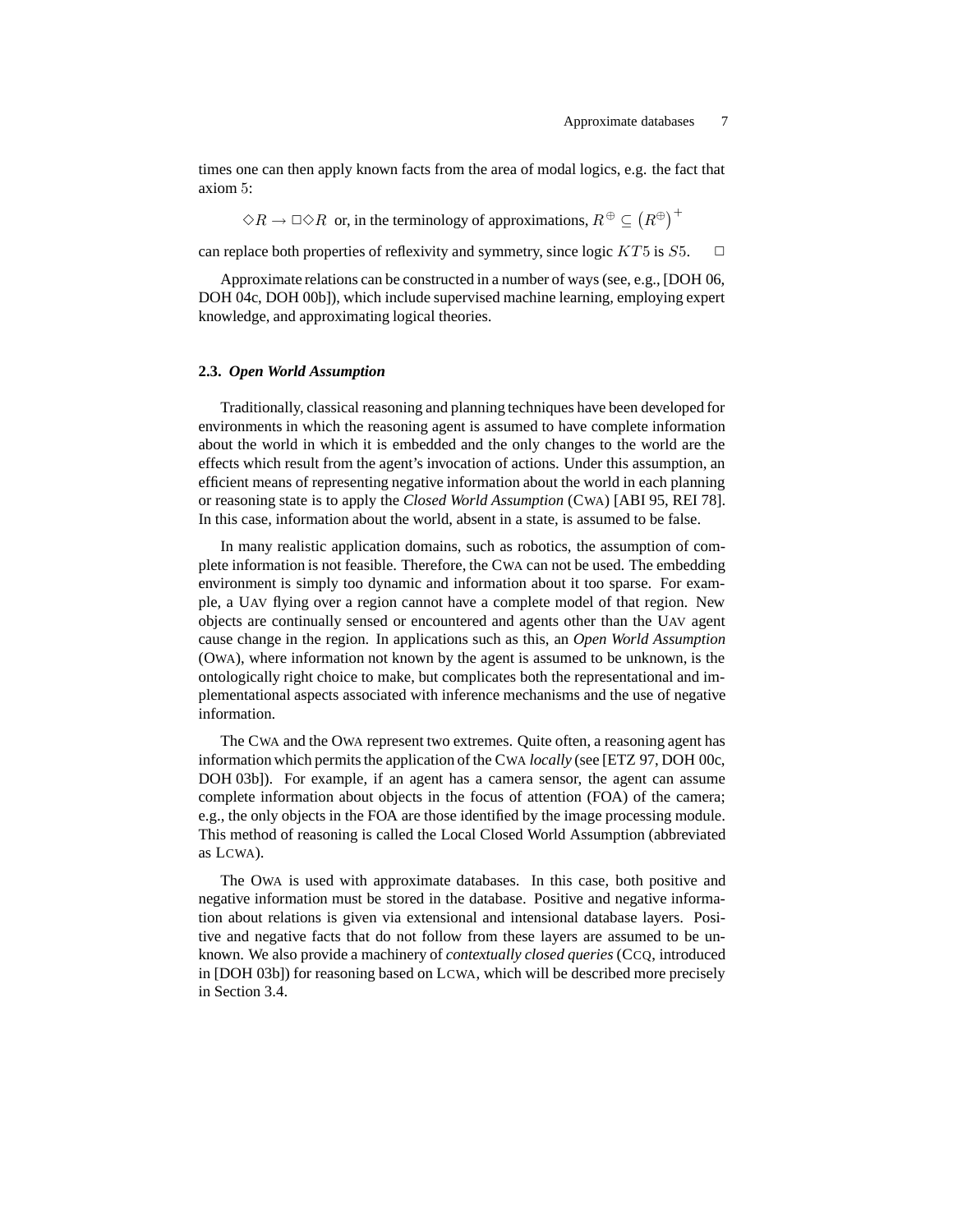# **2.4.** *Second-order Quantifier Elimination*

Many concepts associated with reasoning in the context of incomplete information, such as the local closed-world assumption, approximate representations of logical theories, or circumscription axioms, can often be specified in a succinct and efficient manner using second-order logic. It is also sometimes the case that such secondorder formulas can be reduced to logically equivalent first-order or fixpoint formulas using second-order quantifier elimination techniques, such as the DLS [DOH 97] and DLS<sup>\*</sup> [DOH 96a] algorithms. The DLS algorithm is an extension of the algorithm in [SZA 93] and is based on Ackermann's lemma [ACK 35]. The DLS <sup>∗</sup> algorithm makes use of a fixpoint elimination theorem in [NON 98] (Theorem 4 below) and strengthens the DLS algorithm. For an early implementation of the DLS algorithm see [GUS 96] and for newer generation implementations of the DLS and DLS∗algorithms, see [MAG 05b].

Although it is clear that there is no algorithm for reducing any arbitrary secondorder formula to a logically equivalent first-order formula, when the application of one of the algorithms described above is successful, the result may be a formula of first-order logic, validity of which (over finite databases) is in PTIME and LOGSPACE (here we apply the DLS algorithm) or a formula of fixpoint logic, validity of which (over finite databases) is in PTIME.<sup>3</sup> In the latter case we apply the  $DLS^*$  algorithm.

In designing our solutions we always restrict the expressiveness of our knowledge representation fragments to those where second-order quantifier elimination is guaranteed to be in PTIME. Consequently, the methods we propose in this context are guaranteed to be tractable, but still the resulting techniques cover all PTIME computable queries on ordered databases due to the well-known expressiveness of fixpoint queries (see, e.g., [ABI 95]).

Relations generated using fixpoint computations are one important aspect of approximate database use. In order to formulate the fixpoint theorem of [NON 98] (Theorem 4 below), which is used in our semantic theory for approximate databases, we require the following definitions.

DEFINITION 3. — *A relation symbol* R *is said to* occur positively *(respectively* negatively*) in a formula* A *if it appears under an even (respectively odd) number of negations.*<sup>4</sup> *A formula* A *is* positive w.r.t. relation symbol R *iff all occurrences of* R *in* A *are positive. A formula* A *is* negative w.r.t. relation symbol R *iff all occurrences of* R in A are negative. If  $B(X)$  is a second-order formula, where X is a k-argument relational variable and  $C(\bar x)$  is a first-order formula with free variables  $\bar x = \langle x_1,\ldots,x_k\rangle.$ *Then by*  $B[X(\bar{t}) := C(\bar{x})]$  *we mean the formula obtained from*  $B(X)$  *by substituting* 

<sup>3</sup>. Recall that fixpoint logic captures all problems solvable in deterministic polynomial time, provided that the underlying domain is linearly ordered — see, e.g., [ABI 95, IMM 98, EBB 95].

<sup>4.</sup> It is assumed here that all implications of the form  $p \to q$  are substituted by  $\neg p \lor q$  and all equivalences of the form  $p \equiv q$  are substituted by  $(\neg p \lor q) \land (\neg q \lor p)$ .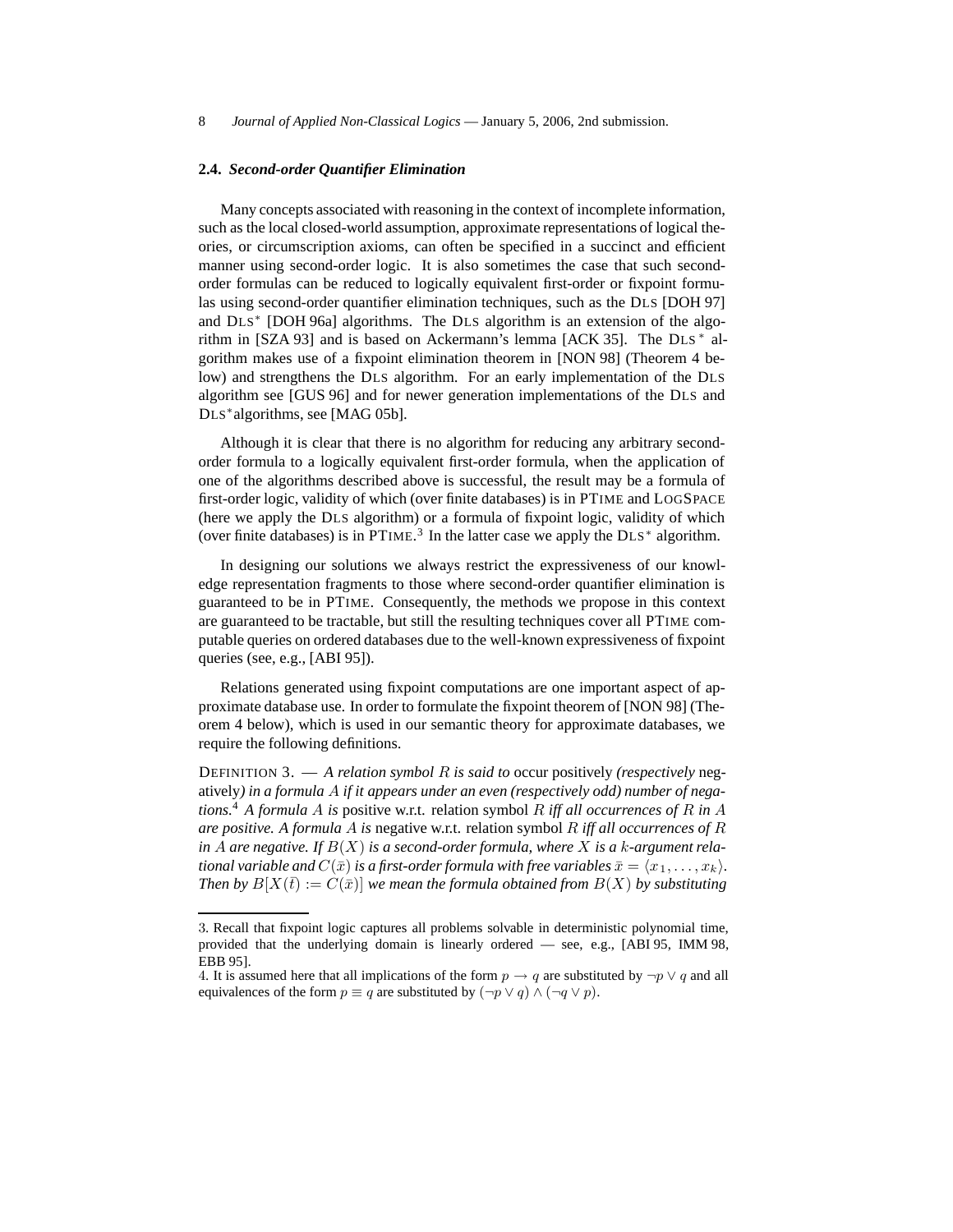each occurrence of X of the form  $X(\bar{t})$  in  $B(X)$  by  $C(\bar{t})$ , renaming any newly bound *variables in*  $C(\bar{x})$  *with fresh variables.* 

The fixpoint theorem of [NON 98] is formulated below.

THEOREM 4. — Assume that formula A is a first-order formula positive w.r.t. X.

– If  $B$  is a first-order formula negative w.r.t.  $X$  then

$$
\exists X \left\{ \forall \bar{y} \Big[ A(X) \to X(\bar{y}) \Big] \land B(X) \right\} \equiv B \Big[ X(\bar{t}) \coloneqq \mathbf{1fp} X(\bar{y}) \left[ A(X)[\bar{t}] \right] \Big]. \tag{1}
$$

– If  $B$  is a first-order formula positive w.r.t.  $X$  then

$$
\exists X \left\{ \forall \bar{y} \Big[ X(\bar{y}) \to A(X) \Big] \land B(X) \right\} \equiv B \Big[ X(\bar{t}) := \mathbf{gfp} X(\bar{y}) \left[ A(X)[\bar{t}] \right] \Big]. \tag{2}
$$

A survey of various approaches to second-order quantifier elimination is given in [NON 99].

# **2.5.** *Three-valued Logic of Kleene*

The semantics of approximate databases is based on the *strong* three-valued logic of Kleene, denoted by  $K_3$ .<sup>5</sup> In  $K_3$  we use three logical values

$$
{\{TRUE, FALSE, UNKNOWN\}},
$$

with the following logical truth ordering:  $FALSE \leq UNKNOWN \leq TRUE$ .

We define the set {UNKNOWN, TRUE} to be the set of designated truth values.<sup>6</sup> Below we shall briefly discuss propositional, first-order, fixpoint and second-order three-valued logic, reflecting the languages used in AKDBs.

## 2.5.1. *The Propositional Case*

In the propositional version of  $K_3$  we build formulas based on a set  $P_3$  of threevalued propositional variables using the standard recursive applications of the propositional connectives  $\vee, \wedge, \rightarrow.$ 

Any valuation  $v : P_3 \longrightarrow \{TRUE, FALSE, UNKNOWN\}$  is extended to the set of all formulas as follows:

| $-v(\neg A) \stackrel{\text{def}}{=} \begin{cases} \text{TRUE} \\ \text{FALSE} \end{cases}$ | when $v(A)$ = FALSE           |
|---------------------------------------------------------------------------------------------|-------------------------------|
|                                                                                             | when $v(A)$ = TRUE            |
|                                                                                             | UNKNOWN when $v(A) = UNKNOWN$ |

<sup>5</sup>. This makes our solution, among others, compatible with standard SQL, where *K*<sup>3</sup> is used to define the semantics of queries when null values can appear in database relations.

<sup>6</sup>. Recall that in the area of many-valued logics, members of the set of designated truth values act as being true and are used in the definition of entailment.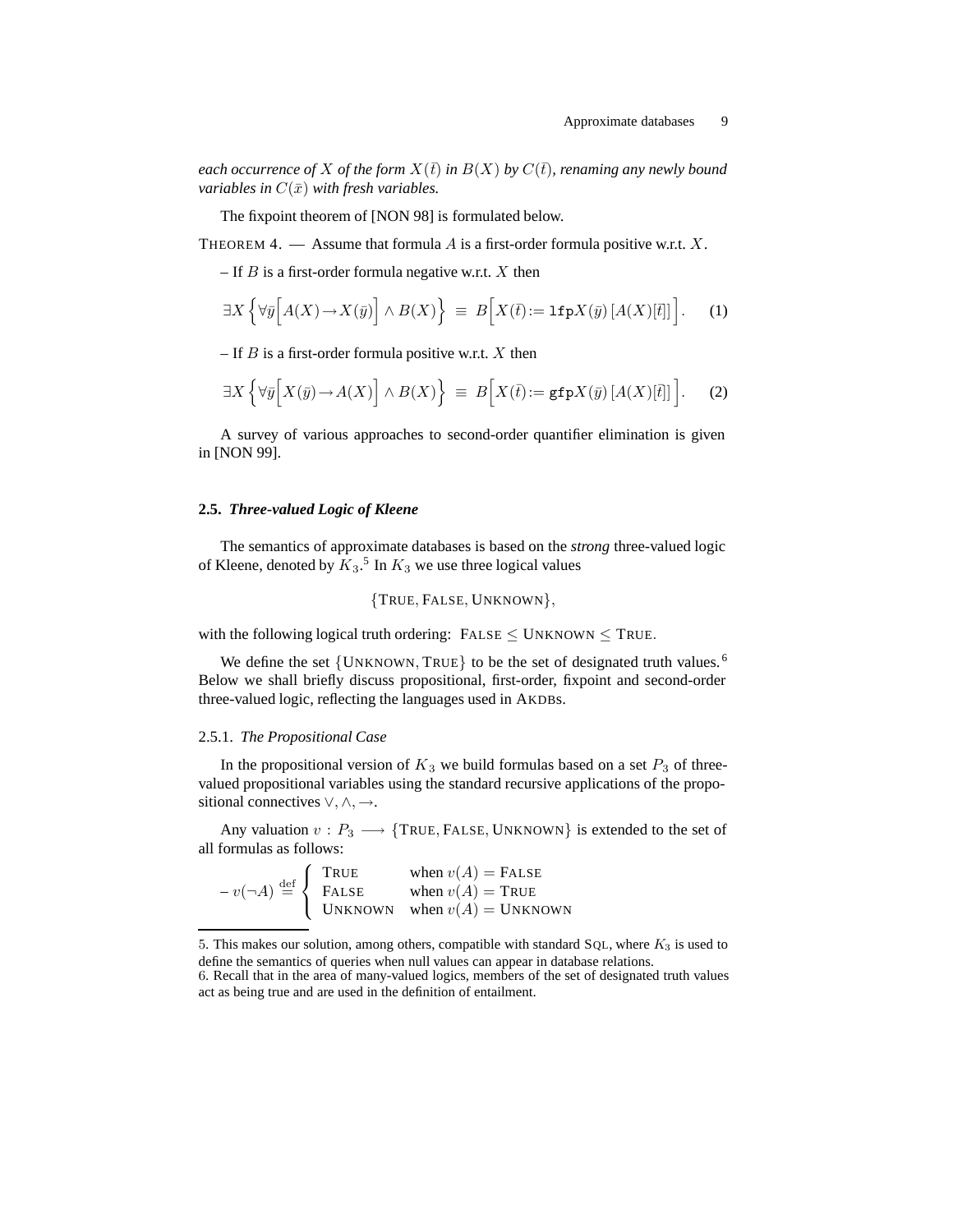$$
-v(A \vee B) \stackrel{\text{def}}{=} \max\{v(A), v(B)\}
$$
  

$$
-v(A \wedge B) \stackrel{\text{def}}{=} \min\{v(A), v(B)\}
$$
  

$$
-v(A \rightarrow B) \stackrel{\text{def}}{=} \begin{cases} \text{TRUE} & \text{when } v(A) = \text{FALSE or } v(B) = \text{TRUE} \\ \text{FALSE} & \text{when } v(A) = \text{TRUE and } v(B) = \text{FALSE} \\ \text{UNKNOWLEDs} & \text{otherwise.} \end{cases}
$$

In  $K_3$ , as in classical propositional logic, it is the case that:

$$
v(A \to (B \lor C)) = v((A \land \neg B) \to C)
$$
\n(3)

$$
v((A \wedge B) \to C) = v(A \to (\neg B \vee C)). \tag{4}
$$

This is crucial in the definition of expansion (see Definition 13).

The choice of  $K_3$  is also crucial in guaranteeing that the Feferman-Gilmore translation (see Section 2.5.5) is sound and complete wrt the semantics accepted for AKDBs.

REMARK 5. — In the literature, the semantics of deductive databases is sometimes specified using the logic proposed in [FIT 85] (see also [PRZ 90]) as a basis, where  $\neg, \vee, \wedge$  are defined as in  $K_3$  and  $\rightarrow$  is defined by

$$
v(A \to B) \stackrel{\text{def}}{=} v(A) \le v(B)).\tag{5}
$$

From our perspective, definition (5) is doubtful. First of all, equations (3) and (4), crucial to our understanding of IDB rules (defined later) are no longer valid within this semantics. Secondly, UNKNOWN intuitively denotes a value which is not yet determined by a robotic agent, but may be determined at a future time. Thus UNKNOWN  $\rightarrow$  UNKNOWN, which is TRUE according to (5), should be UNKNOWN, since such an implication, after determining truth values of assumption and conclusion, may equally well appear FALSE or TRUE. Moreover, one sometimes obtains results which we find counterintuitive. For example, consider the formula:

$$
\left[ \left( fourWheels(a) \land on Road(a) \right) \rightarrow car(a) \right] \land \neg car(a). \tag{6}
$$

Assume that an agent has been able to determine that  $v \left( \text{car}(a) \right) =$  FALSE and has been unable to determine whether a has four wheels, i.e.,  $v(fourWheels(x)) =$ UNKNOWN, or whether a is on the road, i.e.,  $v\left( on Road(x) \right) = \text{UNKNOWLEDN}$ . The definition provided by formula (5) would evaluate formula (6) to be FALSE. On the other hand, intuitively (6) should not be inconsistent. Note that in  $K_3$ , formula (6) is evaluated in this situation to be UNKNOWN.  $\Box$ 

# 2.5.2. *The First-Order Case*

For the first-order language with quantifiers  $\exists, \forall$ , we define v on atomic formulas and then extend it to deal with quantifiers:

$$
-v(\exists x A(x)) \stackrel{\text{def}}{=} \max_{a \in \text{Dom}} \{v(A(x := a))\}
$$

$$
-v(\forall x A(x)) \stackrel{\text{def}}{=} \min_{a \in \text{Dom}} \{v(A(x := a))\}.
$$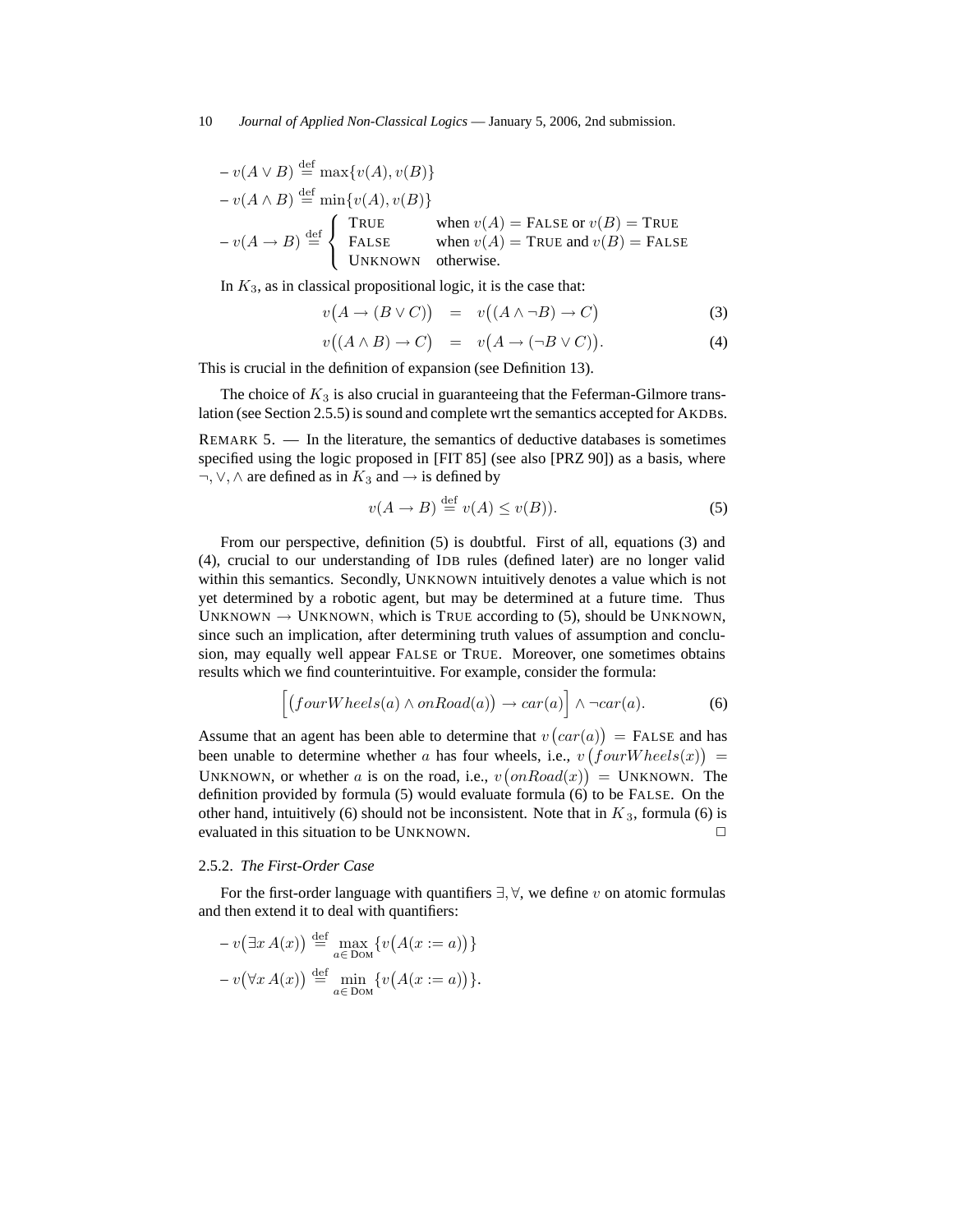## 2.5.3. *The Second-Order Case*

For the second-order language with second-order quantifiers ∃, ∀ ranging over relations, we first define  $v$  on first-order formulas and then extend it to deal with secondorder quantifiers (below  $R$  is a three-valued relation over DOM with the same arity as relational variable  $X$ ):

$$
-v(\exists X A(X)) \stackrel{\text{def}}{=} \max_{R} \{v(A(X := R))\}
$$

$$
-v(\forall X A(X)) \stackrel{\text{def}}{=} \min_{R} \{v(A(X := R))\}.
$$

#### 2.5.4. *Fixpoint Formulas*

For formulas  $A(X(\bar{x}))$  positive wrt X one can define operators

$$
\mathbf{lfp}X(\bar{x})\left[A(X(\bar{x}))\right] \text{ and } \mathbf{gfp}X(\bar{x})\left[A(X(\bar{x}))\right]
$$

denoting the least and the greatest fixpoint of  $A(X(\bar{x}))$  (see, e.g., [ABI 95, EBB 95, IMM 98]). Of course, the terms "least" and "greatest" are to be understood wrt a particular ordering on relations. In AKDB we assume the *truth ordering*  $\subseteq$  defined as follows (where  $\bar{t}$  can contain constants only):<sup>7</sup>

$$
R \sqsubseteq S \stackrel{\text{def}}{=} \{ \bar{t} \mid R(\bar{t}) \equiv \text{TRUE} \} \subseteq \{ \bar{t} \mid S(\bar{t}) \equiv \text{TRUE} \} \text{ and}
$$
\n
$$
\{ \bar{t} \mid R(\bar{t}) \equiv \text{FALSE} \} \supseteq \{ \bar{t} \mid S(\bar{t}) \equiv \text{FALSE} \}.
$$
\n(7)

In the classical two-valued case  $\sqsubseteq$  coincides with the standard inclusion  $\subseteq$ .

Assume the (three-valued) valuation  $v$  on first-order formulas is given. It is extended to deal with fixpoint operators as follows:

 $- v(1fpX(\bar{x})[A(X(\bar{x}))]) \stackrel{\text{def}}{=} v(A(X := R)),$  where R is the least (wrt  $\sqsubseteq$ ) relation such that  $A(X := R) = R$ 

 $- v(\text{gfp}X(\bar{x}) [A(X(\bar{x}))]) \stackrel{\text{def}}{=} v(A(X := R)),$  where R is the greatest (wrt  $\sqsubseteq$ ) tion such that  $A(X := R) = R$ relation such that  $A(X := R) = R$ .

#### 2.5.5. *The Feferman-Gilmore Translation*

In order to provide a semantics for approximate databases, we shall require the definition of the Feferman-Gilmore translation (see [FEF 84, GIL 74]), used in translating three-valued logic formulas into the classical two-valued logic.

DEFINITION 6. — *By a* Feferman-Gilmore translation of a three-valued formula A*, denoted by* FG(A)*, we shall mean the formula obtained from* A *by replacing all positive literals of the form*  $R(\bar{y})$  *by*  $R^+(\bar{y})$  *and all negative literals of the form*  $\neg R(\bar{y})$  *by*  $R^-(\bar{y})$ .

<sup>7</sup>. In the literature one can also find *knowledge ordering*, defined by replacing ⊇ in the second line of (7) by  $\subseteq$ . Observe that this ordering appears naturally in AKDBs due to the application of the translation defined in Section 2.5.5.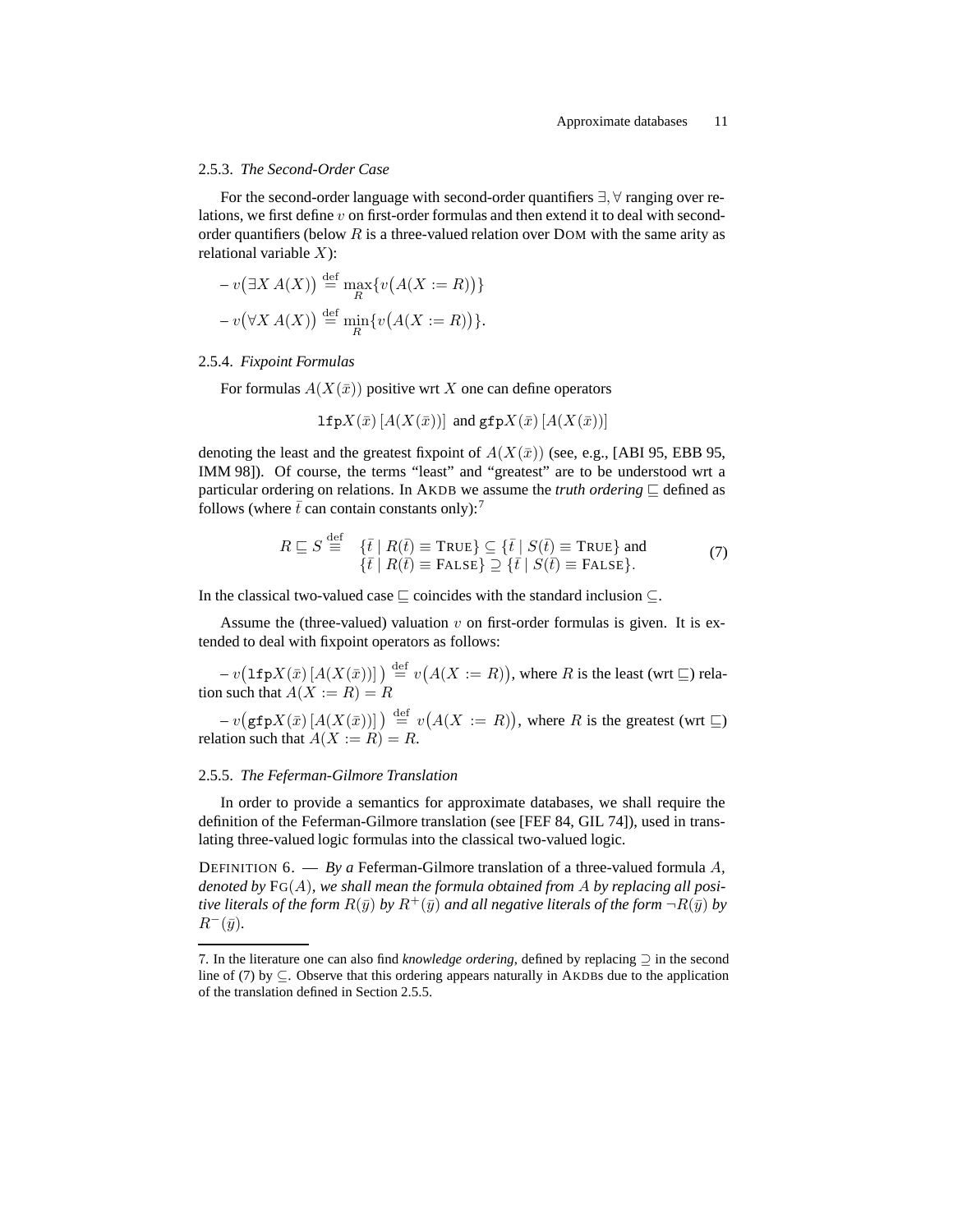12 *Journal of Applied Non-Classical Logics* — January 5, 2006, 2nd submission.

In AKDBs, instead of dealing with a single relation symbol representing a classical relation, say R, we introduce two relation symbols  $R^+$  and  $R^-$ , the first one for representing positive facts known about  $R$  and the second one for representing negative facts known about R.

The Feferman-Gilmore translation is sound and complete for  $K_3$  in the sense that formula  $\alpha$  entails formula  $\beta$  in  $K_3$  iff in the classical logic the following formula is valid:

$$
[\neg (R_1^+ \wedge R_1^-) \wedge \ldots \wedge \neg (R_k^+ \wedge R_k^-)] \rightarrow (\alpha \rightarrow \beta),
$$

where  $R_1, \ldots, R_k$  are all atoms in  $\alpha$  and  $\beta$  (see, e.g., [BUS 96]).

Observe that whenever the underlying similarity relation is at least serial then, as indicated in Section 2.2, for any relation  $R$  approximated by means of similarity neighborhoods we have that  $\neg(R^+ \land R^-)$  holds.

# **2.6.** *Inconsistencies*

Since we envision using approximate databases in a distributed manner across agent systems and often assume several approximate databases being used in a single agent system, fusing information from various sources will be common place. Consequently, local inconsistencies may arise in AKDBs. Many approaches have been proposed for dealing with such inconsistencies (see, e.g., [BEL 77]). For the purposes of this paper, we do not deal with techniques for resolving inconsistencies, but instead assume this is left to the user of the AKDB, who can provide IDB rules for resolving inconsistencies. This should be considered a feature since there are many strategies for resolving inconsistencies and their choice is often dependent on a particular context. For example one can assume that whenever a tuple, say  $\bar{t}$ , satisfies both a relation R and its negation  $\neg R$ , then the result of query  $R(\bar{t})$  as well as  $\neg R(\bar{t})$  is UNKNOWN. Another approach might depend on prioritizing data sources, prefer answers given by more trustable sources, and rely on less trustable sources only when more trustable provide answer UNKNOWN. Yet another solution might be based on providing weights for data sources and consider the "weighted sum" of answers with thresholds allowing to determine what logical value is actually represented by the computed answer or to apply the majority voting principle. For a discussion of possible strategies see, e.g., [DOH 02, DOH 06].

# **2.7.** *Circumscription*

Circumscription is a powerful non-monotonic formalism introduced in [MCC 80] (for a survey see [LIF 91]). Although circumscription is a second-order formalism, for a rich class of formulas it can be reduced to first-order logic (see [DOH 97]) or to the fixpoint logic using the DLS<sup>∗</sup> algorithm.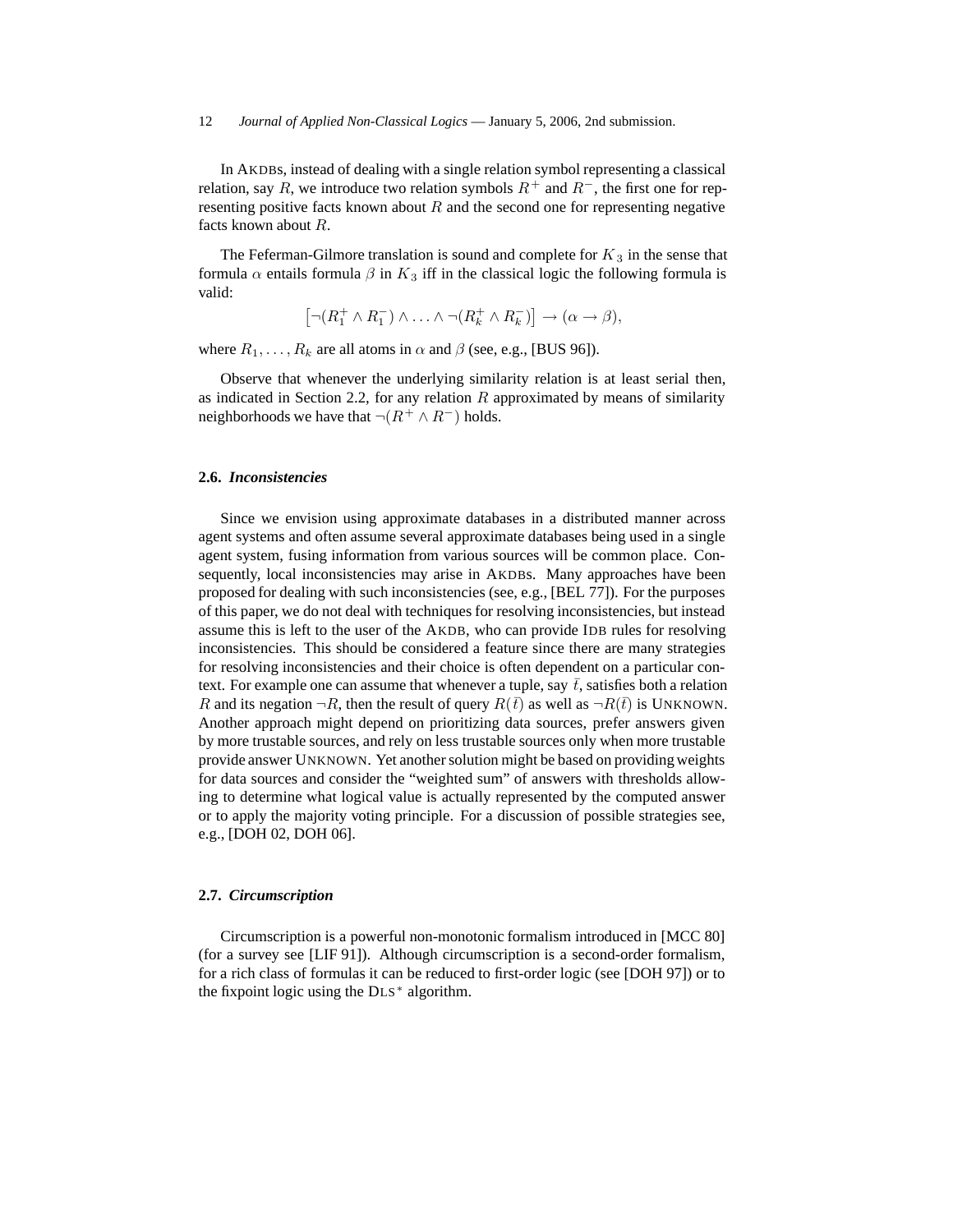If U and V are relation expressions of the same arity, then  $U \leq V$  stands for  $\forall \bar{x} \ (U(\bar{x}) \rightarrow V(\bar{x}))$ .<sup>8</sup> Similarly, if  $\bar{U} = \langle U_1, \ldots, U_n \rangle$  and  $\bar{V} = \langle V_1, \ldots, V_n \rangle$  are similar tuples of relation expressions, i.e., for  $1 \leq i \leq n$ ,  $U_i$  and  $V_i$  are of the same arity, then  $\bar{U} \leq \bar{V}$  is an abbreviation for  $\bigwedge^n$  $[U_i \leq V_i].$ 

*i*=1

We write  $\bar{U} = \bar{V}$  for  $(\bar{U} \le \bar{V}) \wedge (\bar{V} \le \bar{U})$ , and  $\bar{U} < \bar{V}$  for  $(\bar{U} \le \bar{V}) \wedge \neg (\bar{V} \le \bar{U})$ .

DEFINITION 7. — Let  $\overline{P} = \langle P_1 \ldots, P_n \rangle$  be a tuple of distinct relation symbols,  $\bar{S} = \langle S_1, \ldots, S_m \rangle$  be a tuple of distinct relation symbols disjoint with  $\bar{P}$ , and let  $T(\bar{P}, \bar{S})$  *be a theory. The* circumscription *of*  $\bar{P}$  *in*  $T(\bar{P}, \bar{S})$  *with varied*  $\bar{S}$ *, written*  $CIRC(T;P;S)$ *, is the sentence* 

$$
T(\bar{P}, \bar{S}) \wedge \forall \bar{X} \forall \bar{Y} \left\{ \left[ T(\bar{X}, \bar{Y}) \wedge [\bar{X} \le \bar{P}] \right] \rightarrow [\bar{P} \le \bar{X}] \right\}
$$
(8)

*where*  $\bar{X} = \langle X_1, \ldots, X_n \rangle$  and  $\bar{Y} = \langle Y_1, \ldots, Y_m \rangle$  are tuples of relation variables *similar to*  $\overline{P}$  *and*  $\overline{S}$ *, respectively.* 

## **3. An Overview of the Architecture of Approximate Knowledge Databases**

It is important to facilitate experimentation to provide a better feel for the utility and applicability of the ideas and techniques behind approximate databases, and such experience will likely only come from a real system. We have consequently spent some considerable effort on an actual implementation called the Approximate Knowledge Database (AKDB). Grounded in a standard SQL database, several extension layers each provide an extended query language building upon its lower layers. Figure 1 displays an architectural overview of the system that is described in more detail below, starting from the bottom abstraction layer, moving upwards.

It is important to emphasize that the intended user language is the language of the classical crisp first-order or fixpoint logic. All facts, intensional rules and queries are then translated using the Feferman-Gilmore translation and the results are then translated back according to the semantics provided in Section 4. However, the user can also access the database using the database syntax directly via a graphical user interface (see Appendix A.1) or text files.

# **3.1.** *SQL Database*

Even though the SQL database forms the fundamental layer of the system, it can easily be replaced, choosing from a long list of SQL databases such as POSTGRESQL, MYSQL, ORACLE, SYBASE, INFORMIX, DB2, MS SQL SERVER, etc. Whatever database is chosen, it will use regular, crisp, database relations to store approximate

<sup>8.</sup> Note that  $U \leq V$  means that the extension of *U* is a subset of the extension of *V*.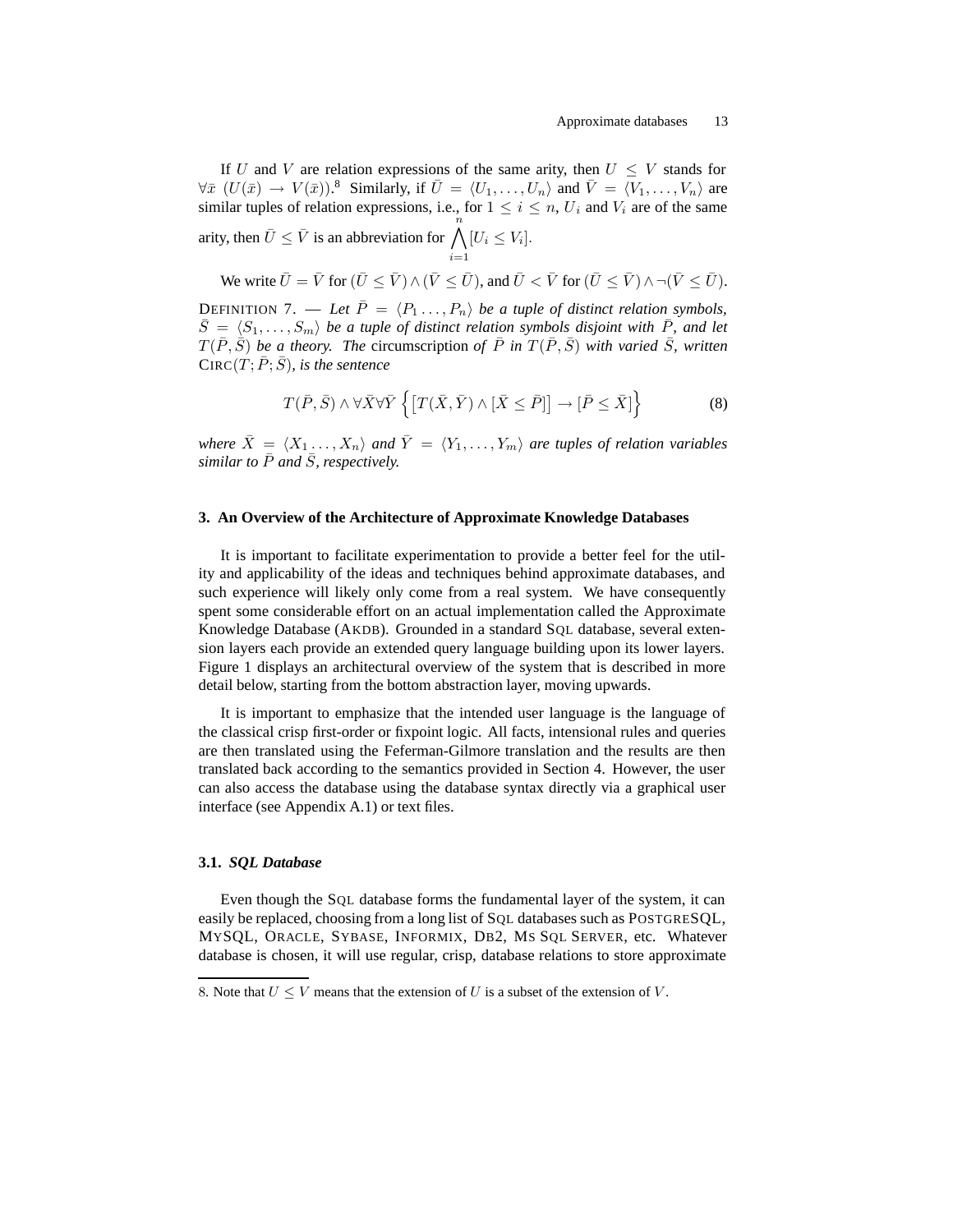relations, but need not know the details of the representation. Deciding the exact format is the concern of the next abstraction layer, which still leaves the SQL database the task of optimizing and executing SQL queries passed down from higher layers.

Note that for some applications a standard SQL database might not be the most efficient means of storing and retrieving data. In a robotic system a secondary memory footprint may need to be minimized or a high frequency of low complexity queries might call for an implementation where data is stored in primary memory, in which case such an implementation can be plugged into the system, bypassing the SQL interface.

## **3.2.** *Extensional Database*

The Extensional Database layer (EDB) provides a mapping from approximate relations to a specific representation scheme based on regular database relations. In particular, the positive  $(R^+)$  and negative  $(R^-)$  parts of relations are stored explicitly in tables while the boundary, positive boundary, and negative boundary are only stored implicitly but can still be generated through more complex queries to the database.

When all relation arguments are assumed to have finite domains, all parts of relations consist of a finite number of tuples, and the division between explicit and implicit storage becomes a potential implementation choice point to which the best answer will depend on the final application. We believe that, in the general case, it is profitable to save space by storing known information explicitly and unknown information implicitly since the amount of unknown information about world state is often vastly larger than that which is known.

As mentioned previously, logic is consistently used as the query language in all parts of the AKDB. Both the fact that the logical query language may refer explicitly to the boundary parts that are not explicitly stored and the fact that any, arbitrarily complex, logical formula may be used as a query contribute to the necessity of some kind of evaluation mechanism. To make this feasible, we have developed a query compilation mechanism that will recursively transform any logical formula query into a, sometimes very elaborate, SQL query, the only exception being fixpoint formulas, which need to be iteratively evaluated until a fixpoint is reached before the result can be returned. By delaying the actual evaluation of any part of the query until it reaches the SQL database we can benefit from the potential performance increase resulting from SQL query optimization techniques employed by a particular database of choice.

In order to illustrate the use of the extensional database, let us assume that we have a qualitative approximate relation specifying the colors of cars:

 $-Color(x, y)$  (the color of car x is y)

The EDB is populated with some facts, expressed using the Color relation, about three cars,  $C_1$ ,  $C_2$ , and  $C_3$ , and two colors, *Black* and *Red*, as in (9).

$$
Color(C_1, Black) \land \neg Color(C_1, Red) \land Color(C_2, Red)
$$
\n(9)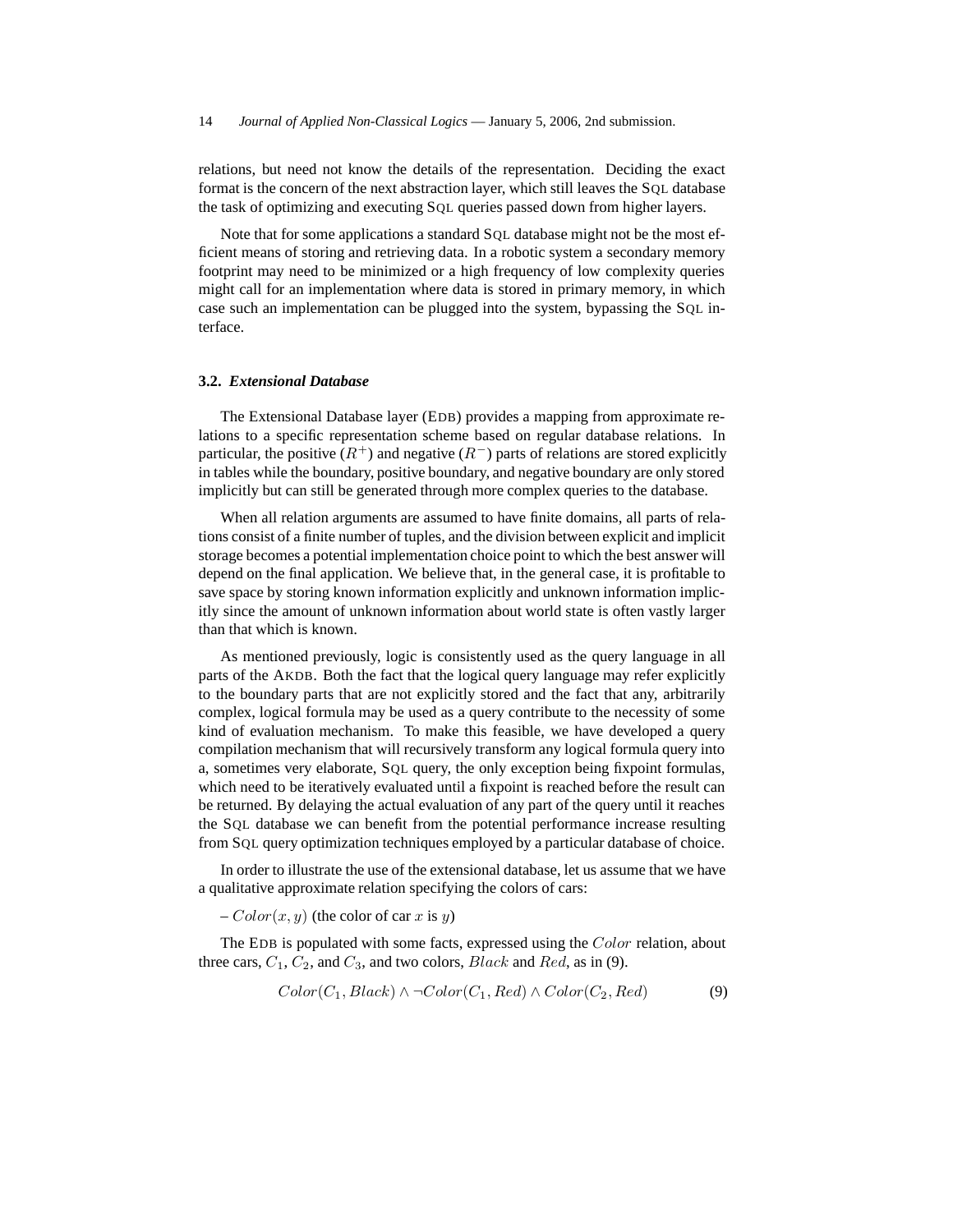A simple query asking for the colors of cars,  $Color(x, y)$ , results in the tuples  $\langle C_1, Black \rangle$  and  $\langle C_2, Red \rangle$ , while  $\neg Color(x, y)$  would return  $\langle C_1, Red \rangle$ . The color of C3 is not known and an explicit query about it, e.g.,  $Color(C_3, Black)$ , results in the value UNKNOWN. This is so because the OWA is being used and no additional constraints restricting a car to have only one color are part of the theory.

More subtle queries can be formed by using the language of approximate relations directly. Asking for cars that *might* not be red,  $Color^{\ominus}(x, Red)$ , returns the cars  $\langle C_1 \rangle$ and  $\langle C_3 \rangle$ , since  $C_1$  is known not to be red and  $C_3$  is possibly not. Any complex formulas can be evaluated, e.g., a query asking if there is a color that all cars might have and that some car is known to have can be expressed as  $\forall x$ [Color  $\oplus$  (x, y)] ∧  $\exists x [Color^+(x, y)],$  and returns the tuple  $\langle Black \rangle$ .

## **3.3.** *Intensional Database*

The Intensional Database layer (IDB) uses stored rules to infer additional information from the facts in the EDB. The intensional rules are approximate implications with a single literal head, but differ from Horn-clause type rules in that the head literals can contain negations. To deduce new facts, the rules are translated into approximate formula fixpoint queries that must then be checked for consistency since both new positive and new negative information might be produced.

Performing the necessary inferences for a specific query is the task of the inference mechanism, which currently uses the naive method of repeatedly applying all IDB rules until no new facts can be inferred, evaluating the query in this new context, and finally withdrawing the generated facts to restore the original database state. This method can clearly be improved upon using the rich set of techniques developed for efficiently evaluating intensional database queries (see, e.g., Chapter 13 of [ABI 95]).

Continuing the previous example, we might use the IDB to add a rule that enables us, whenever we detect the color of a car, to conclude that it has only that color and not any other color, expressed in (10).

$$
\forall x, y_1, y_2[Color(x, y_1) \land y_1 \neq y_2 \rightarrow \neg Color(x, y_2)] \tag{10}
$$

If we then evaluate the query,  $\neg Color(x, y)$ , the result will be both  $\langle C_1, Red \rangle$  and  $\langle C_2, Black \rangle$ , which includes the new consequence that  $C_2$  can not be *Black* since it was known to be Red.

# **3.4.** *Contextually Closed Query Database*

The Contextually Closed Query database layer (CCQ) provides the functionality that renders locally closed world reasoning feasible. This is accomplished through the use of *circumscription* in the context of a *closure policy* provided by the user.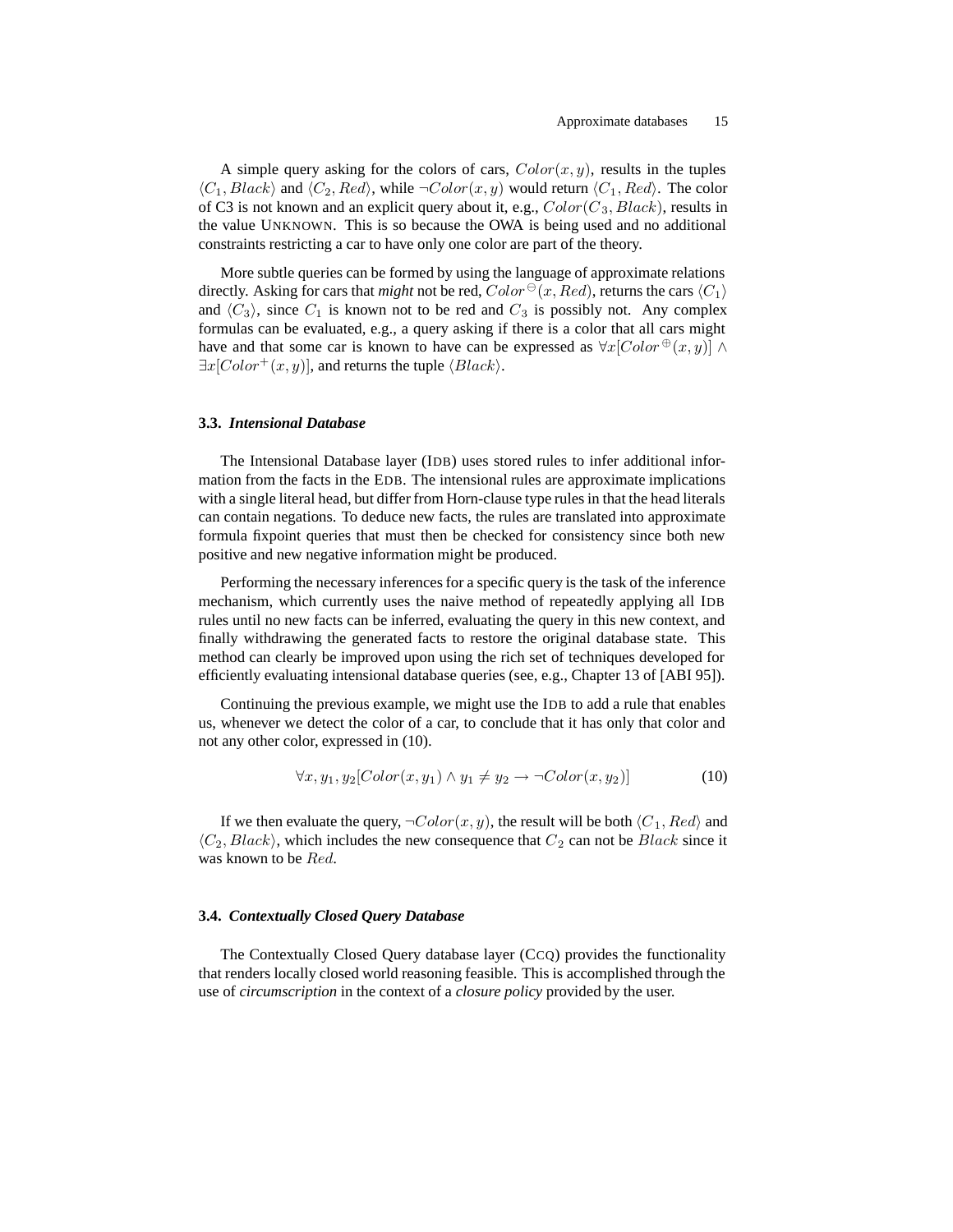A contextually closed query, as introduced in [DOH 03b], consists of a logical formula query together with a crisp logical theory, describing the relations in the query, and a closure policy defining what relations are affected by the closure in one of the following ways:

– A relation may be *fixed*, in which case it will not be modified by the closure.

– A relation may be *minimized*, in which case tuples may be moved from the boundary part into the negative part of the relation in order to minimize its extension.

– A relation may be *varied*, in which case tuples may be moved from the boundary part into either the positive or negative part as an effect of the minimization of other relations.

Closure policies reflect the ideas behind circumscription but with local theories or contexts being attached directly to queries to contextualize them (see, e.g., [MCC 80, LIF 91]). Of course, circumscription-based reasoning is not tractable. However, the DLS<sup>∗</sup> algorithm can reduce any second-order formula from the class of semi-Horn formulas into an equivalent first-order formula in polynomial time [DOH 98], where by a *semi-Horn* formula we understand any formula of the form appearing inside of brackets {...} in (1) and (2). Consequently, second-order circumscription theories can often be reduced to logically equivalent first-order theories and standard querying techniques can then be used.

Another, important class of closure policies, the universal closure policies, computable in polynomial time, is defined in [DOH 03b]).

The major difference between circumscription and closure policies lays in the underlying methodology. Namely, contextually closed queries focus on preserving the indicated integrity constraints, expressed by means of a first-order theory, that are to be preserved while a given query is being evaluated. The set of chosen integrity constraints can be made dependent on a particular context of a query.

Contextually closed queries are frequently used to model the LCWA (For the connection between LCWAs and circumscription see also [DOH 00c]).

Adding another, undoubtedly approximate, relation to the previous example will help illustrate a CCQ query:

 $-$  Sporty(x) (car x is kind of sporty)

Assuming that we want to express the opinion that red cars are sporty, we formulate the simple integrity constraint in (11).

$$
\forall x [Color(x, Red) \rightarrow Sporty(x)] \tag{11}
$$

If we apply the closure policy of minimizing the new  $Sportsporty$  relation while varying the Color relation, a query such as,  $Sportsporty(x)$ , will return the tuple  $\langle C_2 \rangle$ , since  $C_2$  was known to be Red and therefore has to be sporty, while the query  $\neg Sporty(x)$ returns the tuples  $\langle C_1 \rangle$  and  $\langle C_3 \rangle$  since these cars can be assumed not to be Red in order to minimize Sporty.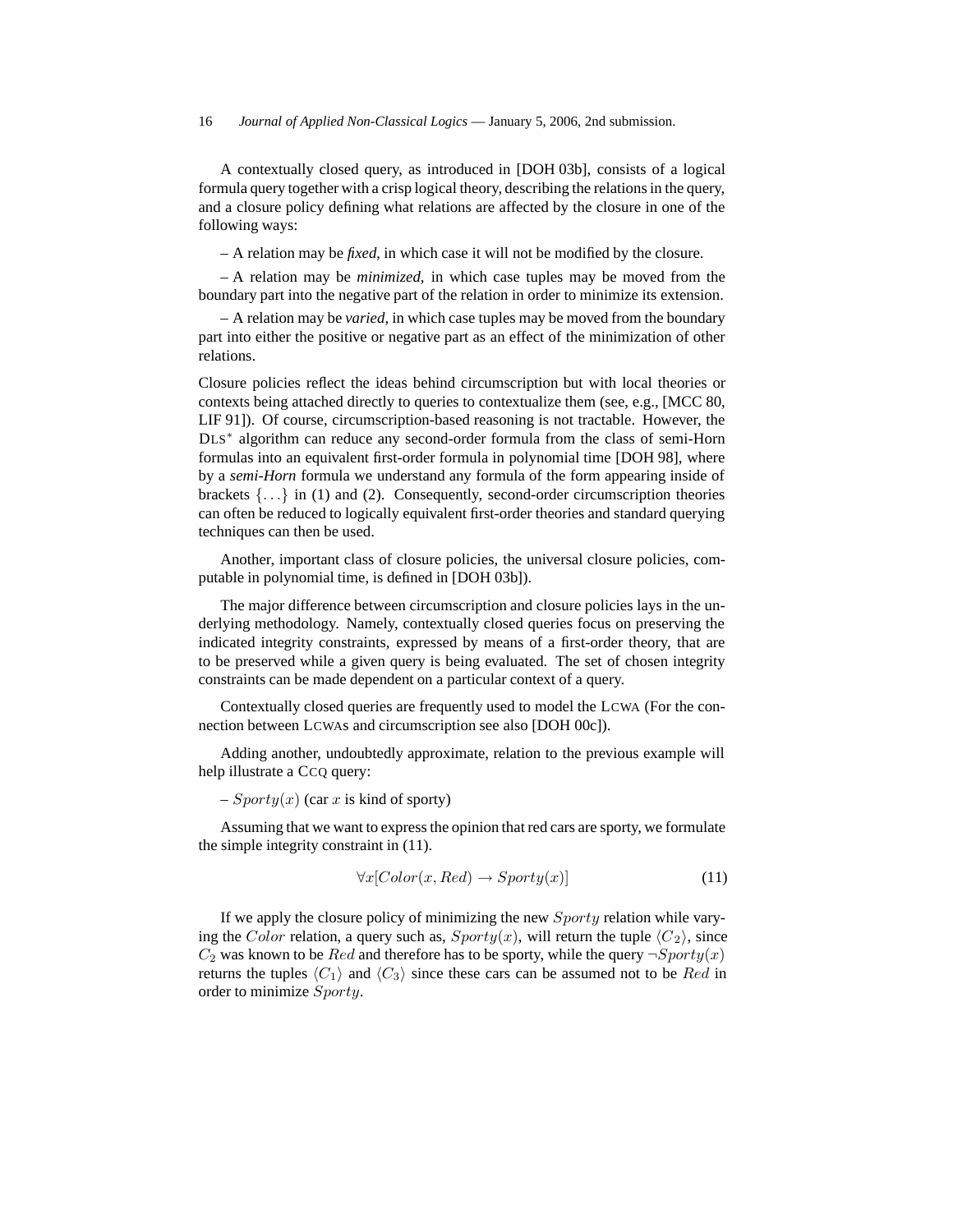Running the DLS∗ algorithm on a circumscribed logical theory can have undesirable effects on its complexity. Although encouraging results in [DOH 99] show that, at least in the semi-Horn case, the size of the syntactic characterizations of varied and minimized relations are linear in relation to the size of the CCQ query, in practice there is often both a need and opportunity for simplifications. A number of equivalence-preserving simplifications are applied to each contextually closed query, e.g. taking advantage of the unique names assumption in the AKDB.

# **3.5.** *Logic Parser*

A parser for database input was generated using the JAVACC parser generator. Our syntax supports the representation of approximate formulas in addition to regular first-order and fixpoint formulas, but also knowledge base-specific constructs such as relation definitions, extensional facts, intensional rules, and logical theories together with closure policies, making it possible to specify entire use scenarios in a single text file. This latter functionality is complementary to the user of the AKDB as a service in a larger system, in which case one would make direct use of the AKDB interface to gain access to methods for, among others, adding and retracting facts or rules.

## **4. Syntax and Semantics of Approximate Knowledge Databases**

#### **4.1.** *Syntax of Formulas*

The syntax for crisp first-order formulas is defined in the standard way, assuming that "->", "|", "&", "-", "forall", "exists" denote implication, disjunction, conjunction, negation, universal quantification and existential quantification, respectively.

EXAMPLE 8. — Examples of crisp first-order formulas: Edge(A,B) forall x,y [exists z [Edge(x,z) & Path(z,y)] -> Path(x,y)]  $\Box$ 

Approximate first-order formulas use the same syntax except that atomic formulas have approximation symbols. We will refer to such formulas, assuming that "+", "-", "+-", "++" and "--" denote the parts of approximate relations  $+,-, \pm, \oplus$  and  $\ominus$  respectively.  $\Theta$ , respectively.

Quantifier-free (crisp and approximate) formulas without variables are called *ground formulas*.

EXAMPLE 9. — Examples of approximate first-order formulas:

Edge+(A,B)

forall x,y [exists z [Edge+(x,z) & Path+(z,y)] -> Path+(x,y)]  $\Box$ 

Fixpoint formulas are like crisp first-order formulas except that there are two additional fixpoint operators, "lfp" and "gfp", denoting the least and the greatest fixpoint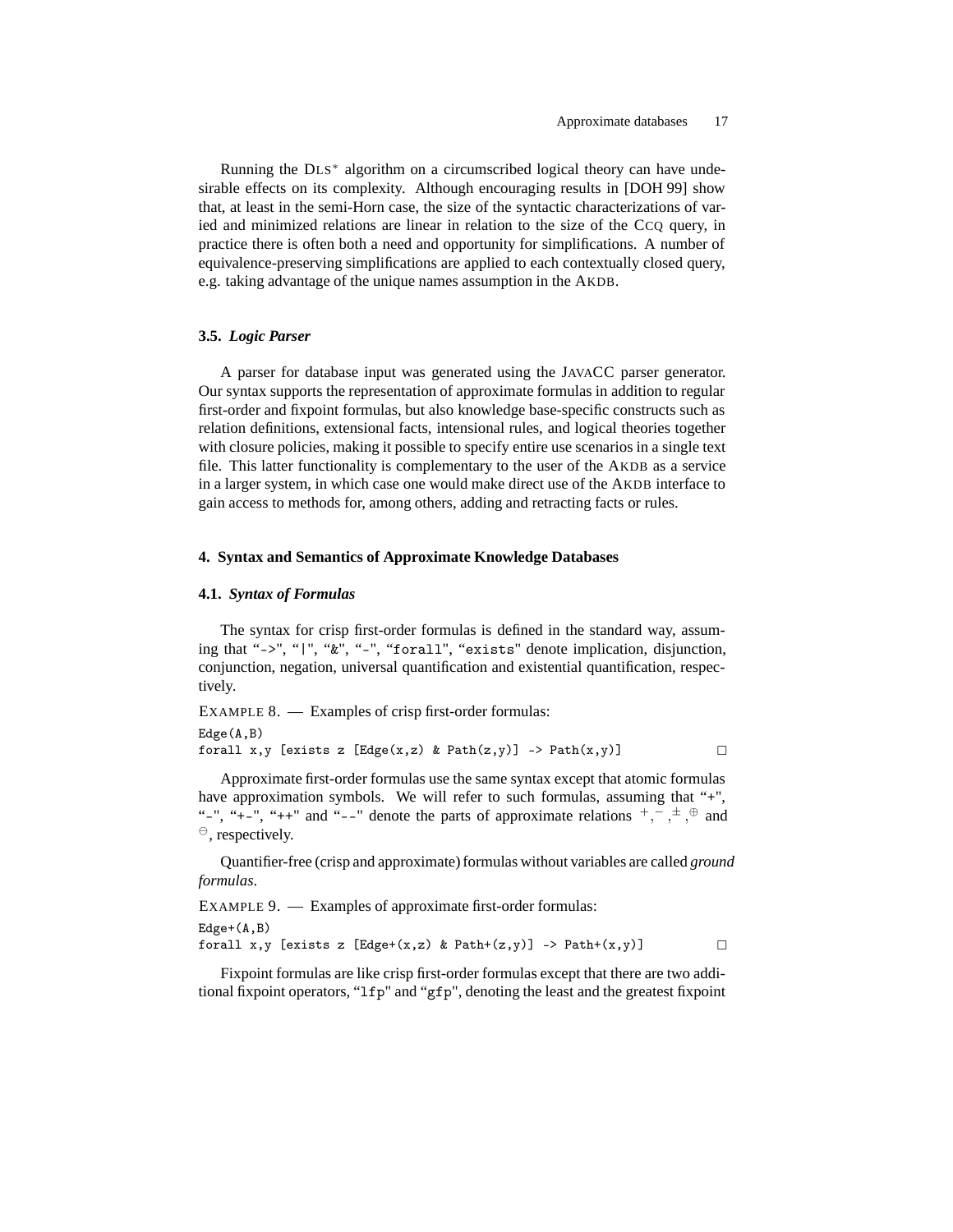respectively. Combining the approximate first-order formula and fixpoint formula grammar extensions yields the class of approximate fixpoint formulas.

EXAMPLE 10. — Examples of fixpoint and approximate fixpoint formulas:

```
gfp Safe(x) [Bad(x) & forall y [-Edge(x,y) | Safe(y)]]gfp Safe(x) [Bad--(x) & forall y [Edge--(x,y) | Safe+(y)]]
lfp Tc(x,y) [Edge+(x,y) | exists z [Edge+(x,z) | Tc+(z,y)]]
```
Second-order formulas are used to directly access the DLS and DLS  $*$ algorithms. They have the same syntax as crisp first-order formulas except for two additional second-order quantifiers, "forallrelations"and "existsrelation",denoting the universal and existential second-order quantifier respectively.

EXAMPLE 11. — Example of a second-order formula:

```
forallrelations P [
  forallrelations Q [
    forall x [
      -forall y [R(x,y) \rightarrow (P(y) | Q(y))]forall z [R(x,z) \rightarrow P(z)] |
      forall v [R(x,v) \rightarrow Q(v)]]
 ]
) the contract of the contract of the contract of the contract of \Box
```
#### **4.2.** *The Extensional Database Layer*

# 4.2.1. *The Language of the Extensional Database Layer*

The extensional database consists of sets of positive and negative facts. We thus assume that the language of the extensional database is a set of ground literals, i.e., formulas of the form  $R(\bar{c})$  or  $\neg R(\bar{c})$ , where R is a relation symbol and  $\bar{c}$  is a tuple of constant symbols. In order to store such facts in the EDB we apply the Feferman-Gilmore translation (see Definition 2.5.5). Thus, in the database syntax, these facts are expressed by  $R+(\bar{c})$  and  $R-(\bar{c})$ , respectively.

## 4.2.2. *Semantics of the Extensional Database Layer*

We give the semantics of relations of the EDB layer. The semantics of formulas can then be extended according to the three-valued logic of Kleene, as defined in Sections 2.5.1-2.5.4.

Consider an atomic ground formula  $R(E)$ . Let  $EDB<sub>c</sub>$  denote the set of facts representing (positive and negative) database facts of a given database instance. Then, in that instance, if  $R(\bar{t})$  is an atomic ground formula, then

$$
- R + (\overline{\tau}) \stackrel{\text{def}}{=} \text{TRUE iff } R + (\overline{\tau}) \in \text{EDB}_c
$$
  

$$
- R - (\overline{\tau}) \stackrel{\text{def}}{=} \text{TRUE iff } R - (\overline{\tau}) \in \text{EDB}_c.
$$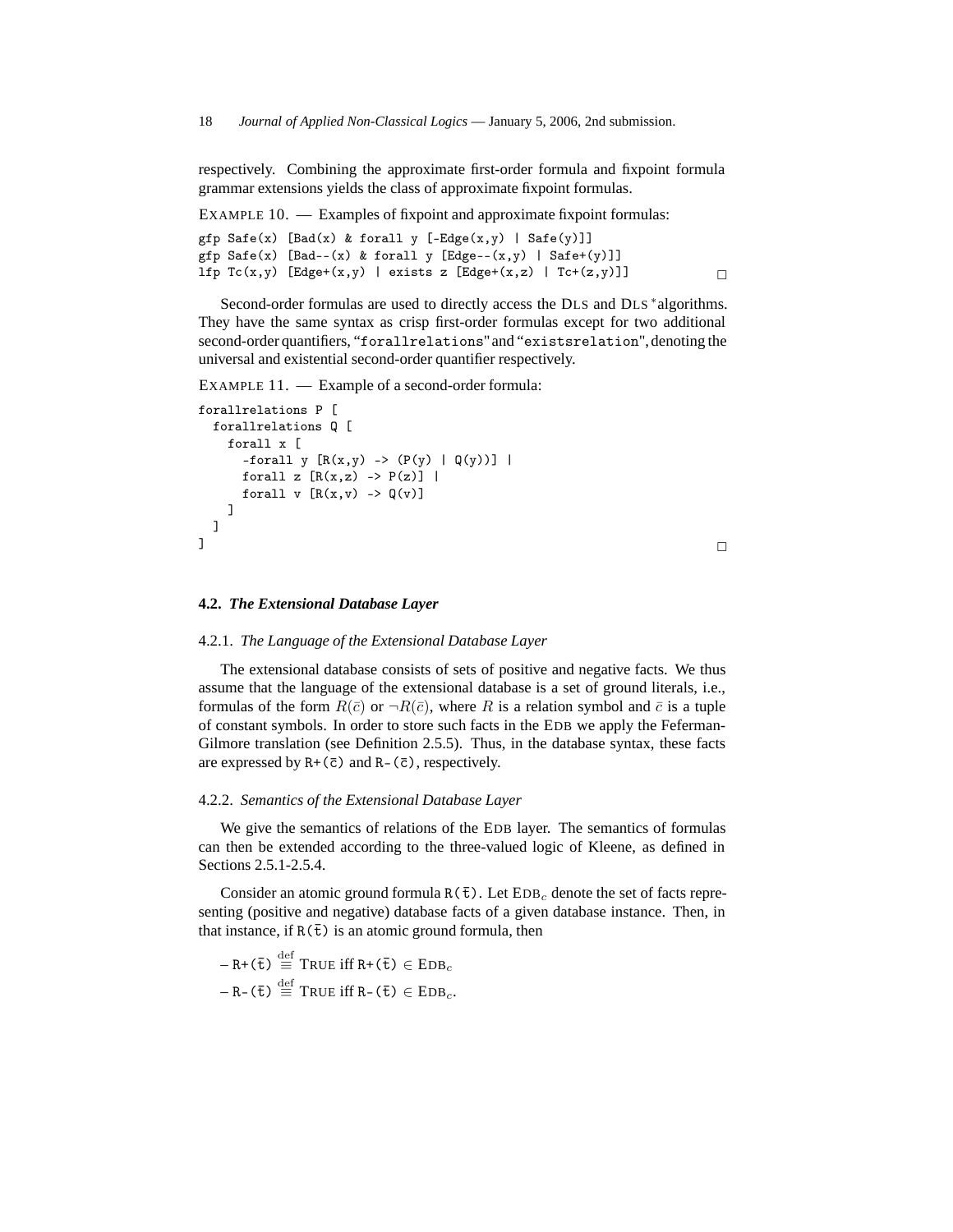Based on the above definitions one can define other approximation operators as well as the semantics of the crisp relation:

$$
- R++(\overline{t}) \stackrel{\text{def}}{=} \text{TRUE iff } R-(\overline{t}) \neq \text{TRUE}
$$
\n
$$
- R--(\overline{t}) \stackrel{\text{def}}{=} \text{TRUE iff } R+(\overline{t}) \neq \text{TRUE}
$$
\n
$$
- R+-(\overline{t}) \stackrel{\text{def}}{=} \text{TRUE iff } R+(\overline{t}) \neq \text{TRUE and } R-(\overline{t}) \neq \text{TRUE}
$$
\n
$$
- R(\overline{t}) \stackrel{\text{def}}{=} \begin{cases} \text{TRUE} & \text{when } R+(\overline{t}) \equiv \text{TRUE} \\ \text{FALSE} & \text{when } R-(\overline{t}) \equiv \text{TRUE} \\ \text{UNKNOWLEDt} & \text{otherwise.} \end{cases}
$$

Observe that a literal of EDB can be both TRUE and FALSE, resulting in inconsistencies to be resolved as discussed in Section 2.6.

## **4.3.** *The Intensional Database Layer*

## 4.3.1. *The Language of the Intensional Database Layer*

The intensional database is intended to infer new facts, both positive and negative via application of intensional rules to the EDB. The rules are of the form

$$
\pm P(\bar{x}) \leftarrow \pm P_1(\bar{x}_1), \ldots \pm P_k(\bar{x}_k)
$$

where  $\pm$  is either the empty string or the negation symbol  $\neg$ .

The above rule, is translated into the database syntax by applying the Feferman-Gilmore translation. For example,  $\neg P(x) \leftarrow Q(x) \land \neg R(x, y)$  is translated into  $Q+(x)$  & R- $(x, y)$  -> P- $(x)$ .

REMARK 12. — Note that contrary to DATALOG, we do not require the *safety condition*, i.e., that a variable occurring in the rule's head has to occur in the rule's body. In cases violating the safety condition, we assume that the total relation referring to variables that are in the rule's head and not in its body are added to the rule's body. More precisely, consider the rule

$$
R(\bar{x}) \leftarrow R_1(\bar{x}_1), \dots, R_k(\bar{x}_k). \tag{12}
$$

Let  $\bar{z} \stackrel{\text{def}}{=} \bar{x} - (\bar{x}_1 \cup \ldots \cup \bar{x}_k)$  be nonempty.<sup>9</sup> Let  $T(\bar{z})$  be a new relation symbol, representing the total relation, i.e., for all  $\bar{z}$ ,  $T(\bar{z})$  holds. Rule

$$
R(\bar{x}) \leftarrow R_1(\bar{x}_1), \ldots, R_k(\bar{x}_k), T(\bar{z}),
$$

equivalent to (12), is safe. Note that  $T(\bar{z})$  is finite, since the database domain is finite.

The semantics for unsafe rules in AKDBs, is then provided by assuming that the total relation binding the "unsafe" variables is implicitly added to each unsafe rule.  $\Box$ 

<sup>9.</sup> By  $\bar{x} \cup \bar{y}$  we shall mean all variables that are in  $\bar{x}$  or  $\bar{y}$  (after removing duplicates), and by  $\bar{x} - \bar{y}$  we shall always mean all variables that are in  $\bar{x}$  and not in  $\bar{y}$ .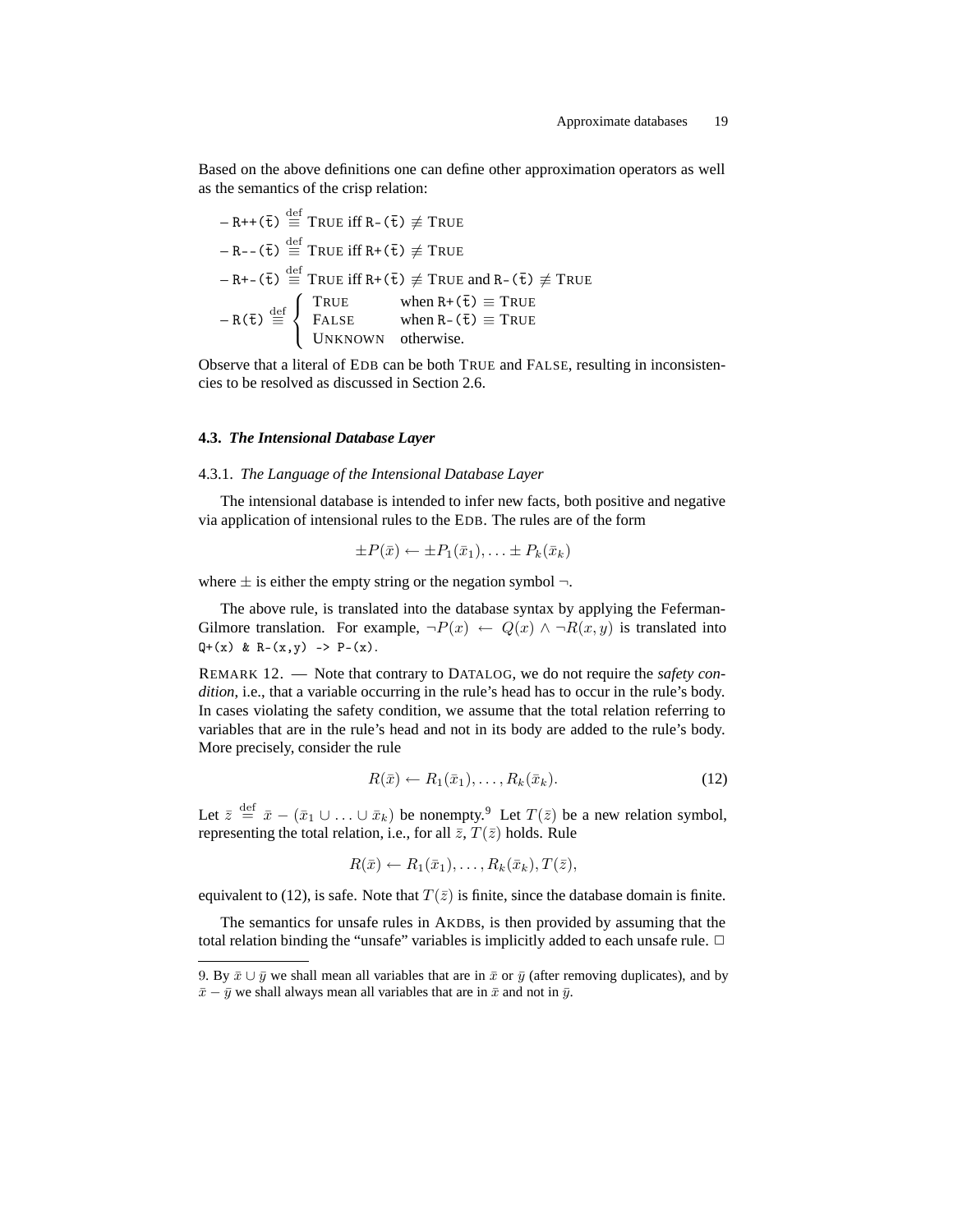# 4.3.2. *Semantics of the Intensional Database Layer*

Observe that, after the translation, all rules in IDB become Horn rules, as in the case of standard DATALOG. We then use the standard semantics (see, e.g., [ABI 95]), according to which minimal relations satisfying the rules are computed.

The semantics of IDB is now defined similarly as in the case of EDB. Namely, let IDB*<sup>c</sup>* denote the set of facts representing (positive and negative) minimal relations computed according to DATALOG semantics over a given database instance and let  $R(\bar{t})$  be an atomic ground formula. Then, in that instance,

$$
- R + (\overline{\tau}) \stackrel{\text{def}}{=} \text{TRUE iff } R + (\overline{\tau}) \in \text{IDB}_c
$$
  

$$
- R - (\overline{\tau}) \stackrel{\text{def}}{=} \text{TRUE iff } R - (\overline{\tau}) \in \text{IDB}_c.
$$

The semantics of approximation operators  $R++(\bar{t})$ ,  $R--(\bar{t})$ ,  $R+-(\bar{t})$  as well as the semantics of the crisp relation  $R(\bar{t})$  and arbitrary formulas can now be defined by analogy with Section 4.2.2.

Observe that a literal of IDB can be both TRUE and FALSE, resulting in inconsistencies to be resolved as discussed in Section 2.6.

#### **4.4.** *Contextually Closed Queries*

## 4.4.1. *The Language of Contextually Closed Queries*

Contextually closed queries use *local contextual closure policies*, LCCs, which are expressions of the form

$$
Lcc[L_1, \ldots, L_p; K_1, \ldots, K_r] : I,
$$
\n(13)

where  $L_1, \ldots, L_p$  are (positive or negative) literals,  $K_1, \ldots, K_r$  are relation symbols not appearing in  $L_i$ 's and I is a set of integrity constraints. Literals  $L_1, \ldots, L_p$  are minimized assuming that integrity constraints I are preserved and relations  $K_1, \ldots, K_r$ can vary. Thus LCC corresponds to circumscription of  $I \cup EDB \cup IDB$  with relations  $L_1, \ldots, L_p$  minimized (positive literals) or maximized (negative literals) and  $K_1, \ldots, K_r$  allowed to vary. By an LCC *assumption* we mean a minimization or maximization of a single literal from  $L_1, \ldots, L_p$  in (13).

A *contextually closed query* consists of the query itself, which can be any fixpoint or first-order formula together with the local closure policy representing the closure context.

#### 4.4.2. *Semantics of Contextually Closed Queries*

Let the EDB and IDB be defined as before, let  $I$  denote a finite set of integrity constraints, and let  $LCC[\overline{L}; \overline{K}];$  be a specific LCC policy. Then, if R( $\overline{t}$ ) is an atomic ground formula, then under the given policy,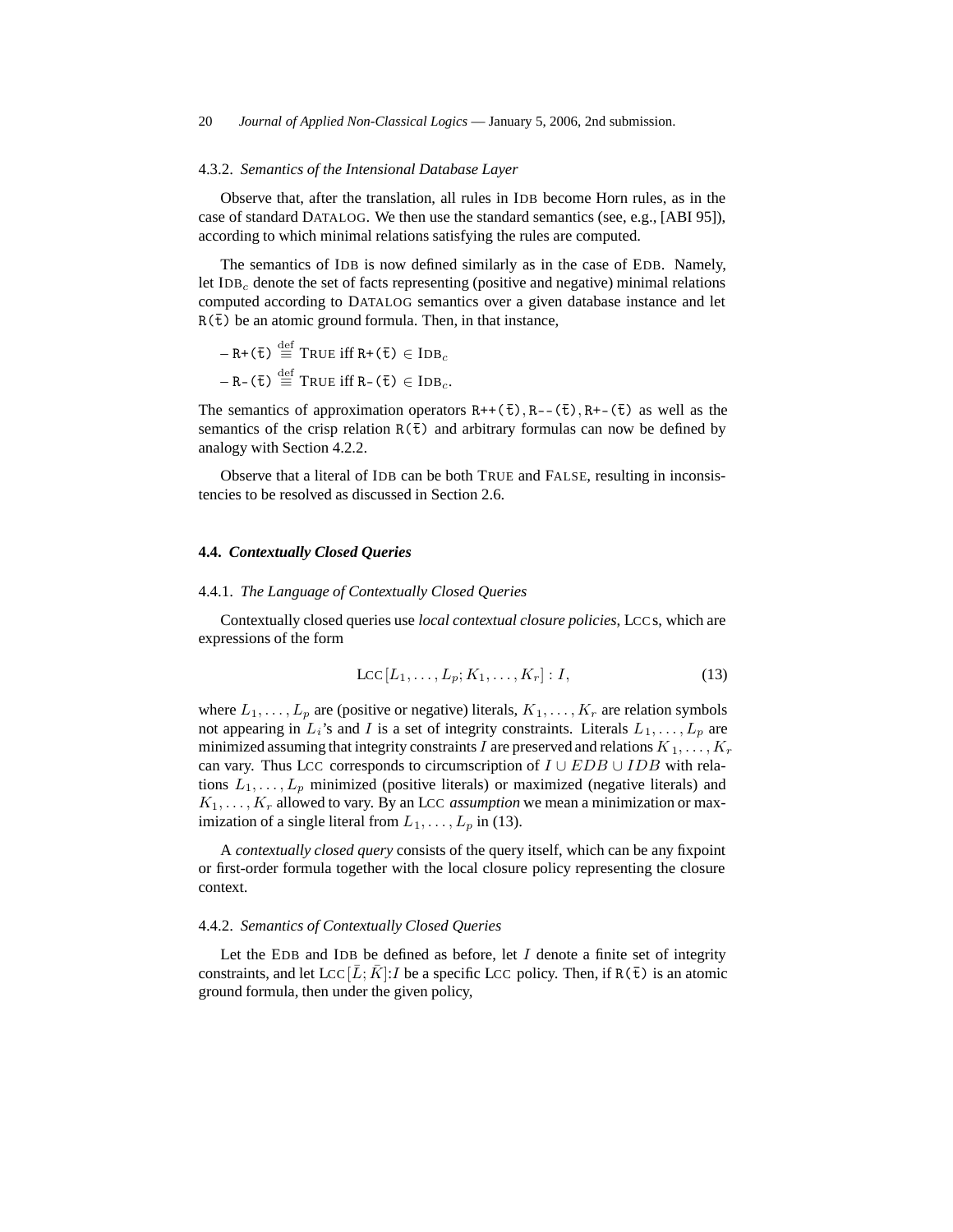$$
- R + (\overline{\tau}) \stackrel{\text{def}}{=} \text{TRUE iff } \text{CIRC}(I \cup \text{IDB} \cup \text{EDB}; \overline{L}; \overline{K}) \models R(\overline{c})
$$
  

$$
- R - (\overline{\tau}) \stackrel{\text{def}}{=} \text{TRUE iff } \text{CIRC}(I \cup \text{IDB} \cup \text{EDB}; \overline{L}; \overline{K}) \models \neg R(\overline{c}).
$$

The semantics of approximation operators  $R++(\overline{t})$ ,  $R--(\overline{t})$ ,  $R+-(\overline{t})$  as well as the semantics of the crisp relation  $R(\bar{t})$  and arbitrary formulas can again be defined by analogy with Section 4.2.2.

#### 4.4.3. *Implementation Issues*

In general, the problem of querying an approximate database containing LCC policies defined using unrestricted logical theories is CO-NPTIME-COMPLETE. When one restricts theories to semi-Horn, the situation becomes tractable, since for such theories DLS<sup>∗</sup> succeeds (see, [DOH 96b]).

However, for the case of *universal* theories a more efficient computation mechanism, not involving DLS<sup>∗</sup> can be provided (see, [DOH 03b]). By a *universal* theory we understand any set of formulas of the form,

$$
\forall \overline{y}[(\pm R_1(\overline{x}_1) \wedge \cdots \wedge \pm R_k(\overline{x}_k)) \rightarrow \pm R(\overline{x})]
$$
\n(14)

where  $\pm$  denotes an optional negation sign,  $R_1, \ldots, R_k, R$  are relation symbols,  $\overline{y}$  is the vector of all variables occurring in  $\overline{x}_1,\ldots,\overline{x}_k,\overline{x}$  and  $\overline{x} \subseteq \overline{x}_1 \cup \ldots \cup \overline{x}_k$ .

To compute syntactic definitions of the minimized and varied relations we first use the equivalences reflecting laws (3) and (4):

$$
\forall \overline{x}[A(\overline{R}) \to (B(\overline{R}) \lor M(\overline{y}))] \equiv \forall \overline{x}[(A(\overline{R}) \land \neg M(\overline{y})) \to B(\overline{R})]
$$
  

$$
\forall \overline{x}[(A(\overline{R}) \land M(\overline{y})) \to B(\overline{R})] \equiv \forall \overline{x}[A(\overline{R}) \to (B(\overline{R}) \lor \neg M(\overline{y}))]
$$
(15)

to generate the *expansion* of each formula in the logical theory, where the notion of expansion is defined below.

DEFINITION 13. — *The* expansion *of a universal formula* F*, wrt a closure policy, is defined as the least set of formulas, obtained by applying tautologies (15) to* F*, such that any occurrence of a minimized or varied relation is a consequent of one implication.*

To minimize a relation we collect, from the expanded theory, all the antecedents for which the relation must be true and make the relation false in all other cases. This is accomplished by first applying the Feferman-Gilmore translation to the expanded theory and then forming a disjunction of the implications' antecedents where the consequent is the positive part of the relation to be minimized. This serves directly as a definition of the positive part of the new minimized relation, while the negative part is defined by the rough negation of the positive part, where the rough negation of  $R^+$  is  $R^{\ominus}$  if R belongs to the set of relations to be minimized or varied given the closure policy being applied and  $R^-$  otherwise (and similarly, the rough negation of  $R^-$  is  $R^{\oplus}$  or  $R^+$ ). Definitions of the positive and negative parts of varied relations are constructed by collecting antecedents from the implications with corresponding consequents, combining them in disjunctions and finally substituting occurrences of minimized relations by their new definitions obtained in the previous step (see [DOH 03b]).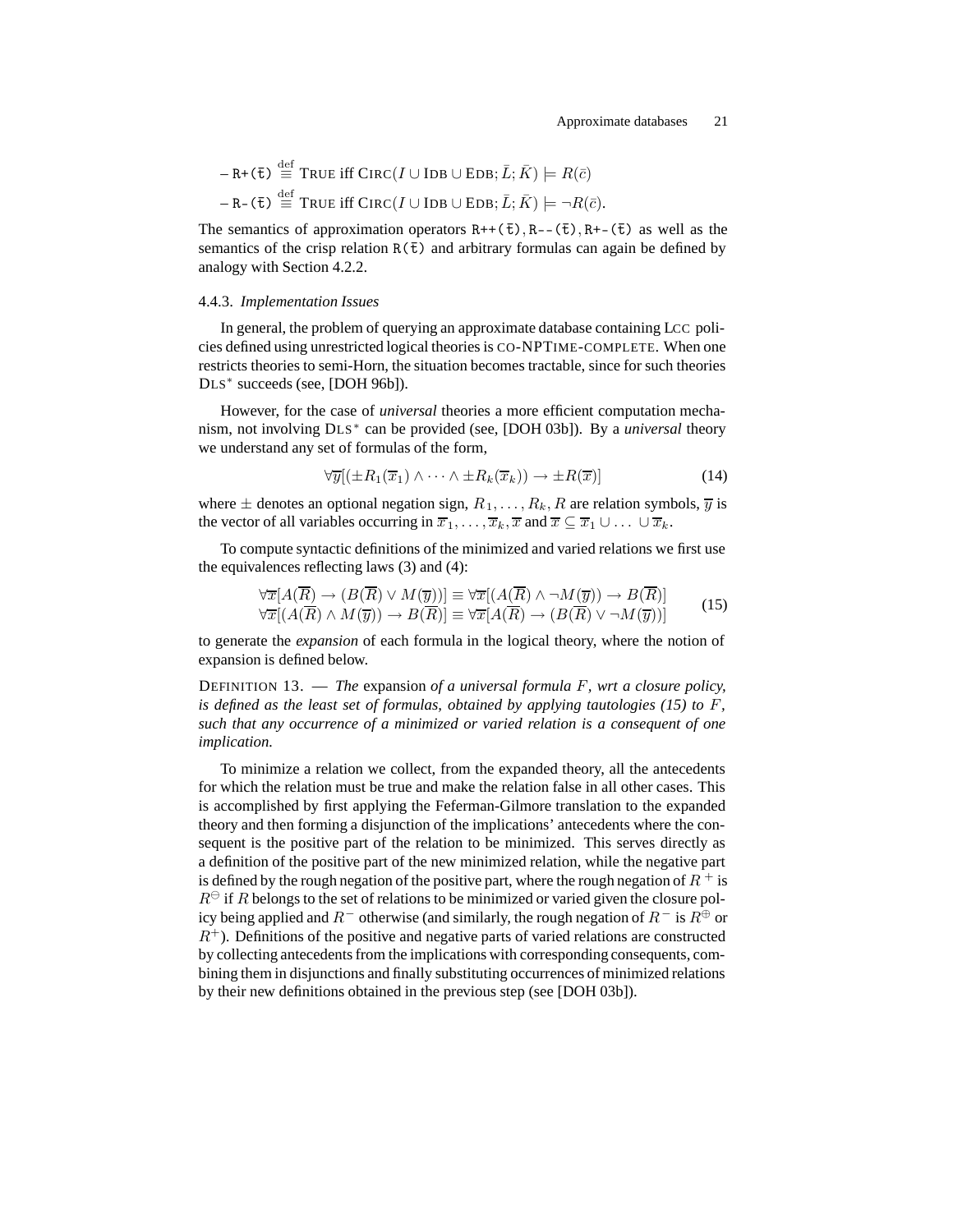## **5. Relation to other Work**

In comparison to variants of DATALOG (see [ABI 95, PRZ 90]) we are able to naturally represent approximated concepts and relations. Instead of a single relation, say R, we consider two relations, one responsible for positive information  $(R^+)$  and the other ( $R^-$ ) for negative information; then negative literals are substituted by  $R^-$  using the Feferman-Gilmore translation. We obtain negation-free IDB rules and apply the standard DATALOG semantics for computing  $R^+$  and  $R^-$  (with the CWA). However, the relation  $R$  itself is represented by its positive and negative parts, which reflects the OWA and can result both in inconsistencies and the lack of full knowledge about R.

Moreover, we permit the use of much more complicated IDB rules than those offered by DATALOG. As mentioned before, we do not require the *safety condition* that a variable occurring in the rule's head has to occur in the rule's body. Secondly, users may supply IDB rules that contain negations in the head literal as well as the body, which are then translated as noted above. Finally, the use of quantifiers is more relaxed as existential quantifiers may be used freely in the rule body.

An approach to rough databases is provided in [VIT 03a, VIT 03b], where a logic programming based implementation of rough databases is given. The strength of these solutions is in applying numerical measures and quantitative reasoning not directly present in AKDBs. On the other hand our approach offers a much greater flexibility with our ability to deal not only with rough set-based reasoning but also with the combination of rough and crisp logic.

Unlike both DATALOG and the rough database approach above, the AKDB introduces the use of restricted circumscriptive policies in the form of contextually closed queries, which allows for highly expressive nonmonotonic queries. We also provide an algorithm for second-order quantifier elimination (DLS <sup>∗</sup>) that has many important applications, e.g. the calculation of weakest sufficient and strongest necessary conditions discussed in Appendix A.3, and that is guaranteed to succeed for the well-defined class of semi-Horn formulas.

# **6. A Surveillance Mission Case Study**

Consider a scenario involving a UAV that makes use of contextually closed queries during a surveillance mission. A black car has been reported stolen and the task of the UAV is to locate the car by investigating areas in which the car is suspected to be located. To represent this scenario we make use of the relations:

- $-In(x, y)$  (car x is in region y)
- $-Color(x, z)$  (the color of car x is z)
- $-SuspectIn(y)$  (the stolen car is suspected to be in region y)
- $I_n = Investigate(x, y)$  (the UAV should search for car x in region y).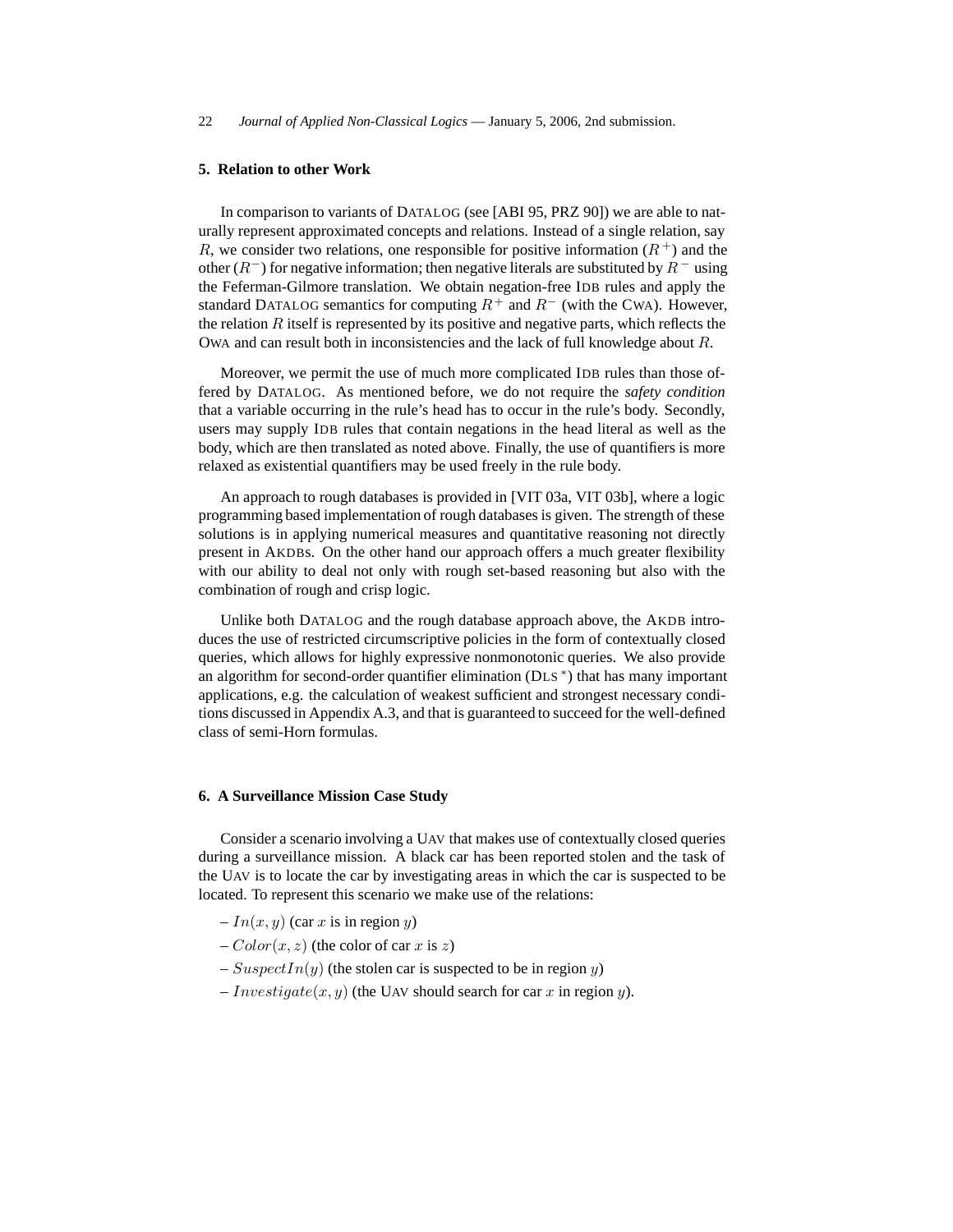Using these relations we construct a crisp logical theory (16) expressing the behavior we wish the UAV to exhibit. All black cars that are in a suspect region should be investigated. If a car is known to have some color other than black it is not necessary to look for it in any region. Finally, when we know that the searched car is not in a region, there is no point going there looking for it.

$$
\forall x, y \Big[ (In(x, y) \land SuspectIn(y) \land Color(x, Black))
$$
  
\n
$$
\rightarrow Investigate(x, y) \Big] \land
$$
  
\n
$$
\forall x, y, z \Big[ (Color(x, z) \land z \ne Black) \rightarrow \neg Investigate(x, y) \Big] \land
$$
  
\n
$$
\forall x, y \Big[ \neg In(x, y) \rightarrow \neg Investigate(x, y) \Big]
$$
 (16)

In AKDB (16) is translated and represented as

```
forall x,y [In+(x,y) & SuspectIn+(y) & Color+(x,Black)-> Investigate+(x,y)] &
forall x,y,z [Color+(x,z) & z!=Black -> Investigate-(x,y)] &
forall x,y [In-(x,y) -> Investigate-(x,y)]
```
Additionally an intensional rule (17) is added to the IDB expressing the fact that if we know the region a car is in, it can not simultaneously be in some other region.

$$
\forall x, y_1, y_2 [\neg In(x, y_2) \leftarrow In(x, y_1) \land y_1 \neq y_2]
$$
\n
$$
(17)
$$

In the database syntax (17) is expressed as

$$
for all x,y1,y2 [In+(x,y1) & y1!=y2 -> In-(x,y2)]
$$

Continuing the example, we construct a specific scenario by adding facts to the approximate knowledge base. Given three cars,  $C_1$ ,  $C_2$  and  $C_3$ , three regions,  $R_1$ ,  $R_2$ and  $R_3$ , and two colors,  $Black$  and  $Red$ , we add the facts expressed in (18). A black car  $C_1$  is known to be in region  $R_1$ , the car  $C_2$  is red but we do not know in which region it is, and nothing is known about the third car  $C_3$ . Furthermore, the stolen car is believed to be located somewhere in region  $R_1$  or  $R_2$ .

In+(C1,R1) & Color+(C1,Black) & Color+(C2,Red) & SuspectIn+(R1) & SuspectIn+(R2) (18)

The current knowledge base does not contain any information about which cars and what regions are interesting for the UAV, but this is information that would be invaluable when determining appropriate strategies to search regions for target vehicles. To acquire such information, a contextually closed query can be formulated which takes account of current context. In this case, new information specific to regions of interest can be generated nonmonotonically.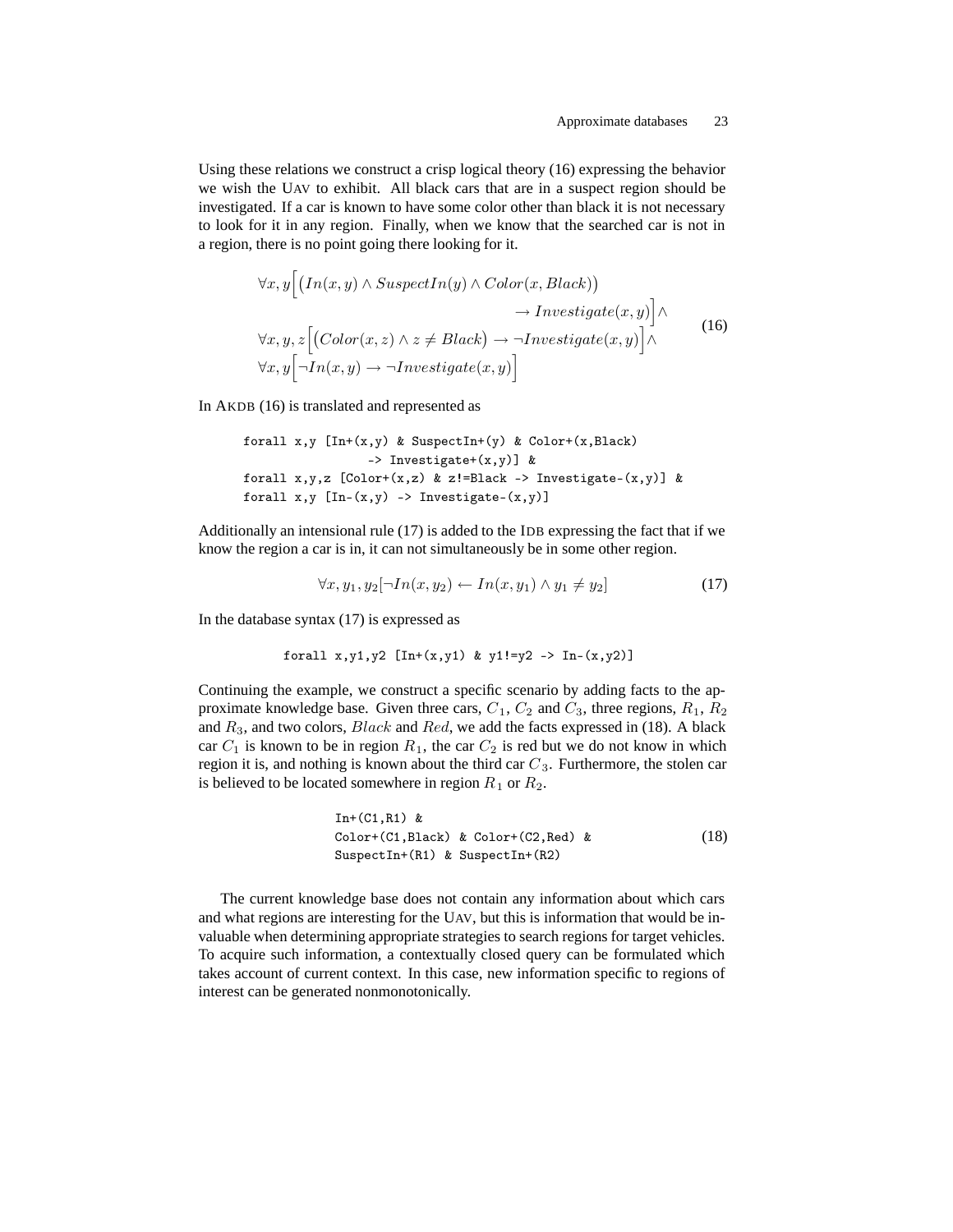To do this, the closure policy associated with the contextually closed query will minimize the number of suspected regions in order to avoid searching regions that we have no specific reason to believe the stolen car to be in, while varying what cars and regions the UAV should investigate to obtain information about possible actions to take. Consequently we construct the policy of minimizing  $SuspectIn$  while varying Investigate and fixing the remaining relations In and Color.

In order to ask contextually closed queries we first compute the expansion of (16) (recall that expansion is defined in Definition 13), where the only formula containing an occurrence of a minimized or varied relation that is not already in the consequent is the first one. Thus, in this case, the expansion of (16) is obtained by replacing the first conjunct by

$$
\forall x, y[In(x, y) \land SuspectIn(y) \land Color(x, Black) \rightarrow Investigate(x, y)]
$$
  
\n
$$
\forall x, y[In(x, y) \land \neg Investigate(x, y) \land Color(x, Black) \rightarrow \neg SuspectIn(y)]
$$
  
\n(19)

We now obtain syntactic definitions for  $SuspectIn$  and  $Investigate$  according to the description provided in Section 4.4.3 and obtain the results shown in (20). The positive part of the minimized  $SuspectIn$  relation is simply those tuples explicitly stored as positive in the extensional database, while the negative part contains the rest of the tuples, while the definition of the varied relation Investigate is more complex.

| $SuspectIn:$ SuspectIn+(y)                         |      |
|----------------------------------------------------|------|
| $\neg SuspectIn:$ SuspectIn--(y)                   |      |
| $Investigate: Investigate + (x, y)$                |      |
| $In+(x,y)$ & SuspectIn+(y) & Color+(x, Black)      | (20) |
| $\neg Investigate: Investigate-(x,y)   In-(x,y)  $ |      |
| exists z $[Color+(x,z) & z!=Black]$                |      |
|                                                    |      |

Observe that the definitions contain unbound variables, and presenting them to the knowledge base as queries will produce exactly the tuples satisfying the new relation definitions. To evaluate a complex query containing the minimized or varied relations it suffices to replace those occurrences with their syntactic definitions and pass the modified query to the intensional database layer. Evaluating the definitions in our examples produces the tuples in (21), including new tuples produced by the IDB rule.

$$
In(x, y): \langle C1, R1 \rangle
$$
  
\n
$$
\neg In(x, y): \langle C1, R2 \rangle, \langle C1, R3 \rangle
$$
  
\n
$$
SuspectIn(y): \langle R1 \rangle, \langle R2 \rangle
$$
  
\n
$$
\neg SuspectIn(y): \langle R3 \rangle
$$
  
\n
$$
Investigate(x, y): \langle C1, R1 \rangle
$$
  
\n
$$
\neg Investigate(x, y): \langle C1, R2 \rangle, \langle C1, R3 \rangle, \langle C2, R1 \rangle,
$$
  
\n
$$
\langle C2, R2 \rangle, \langle C2, R3 \rangle
$$
  
\n(21)

Although the IDB rule excluded the possibility of  $C_1$  being anywhere else than in  $R_1$ , it remains unknown which regions the other cars are in. Minimizing  $SuspectIn$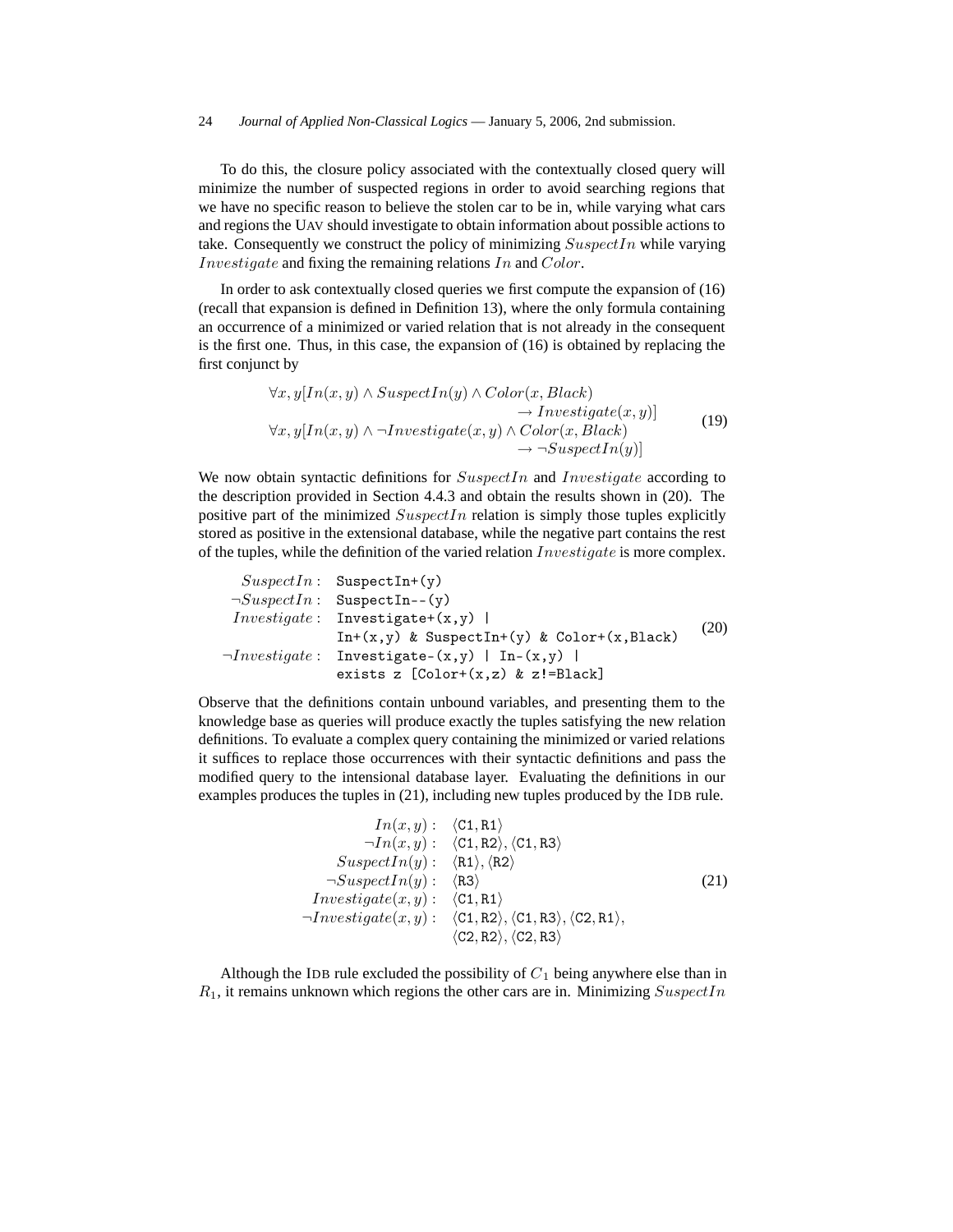removes  $R_3$  from the set of suspected regions since there is no reason to believe otherwise, while varying *Investigate* prompts the UAV to search for  $C_1$  in region  $R_1$ since we know it is a black car located in a region which we suspect the stolen car to be in. In addition, the UAV concludes that it is not necessary to look for  $C_1$  anywhere else, using the IDB rule and the part of the theory stating that it should not investigate a region, looking for a car it knows is not there. Car  $C_2$  can be in any of the regions but there is no point looking for it as it has the color Red, different from Black. Finally, it remains unknown, even after applying the closure policy, if searching for the car  $C_3$ in any of the regions is necessary.

Now, assume the UAV takes action, flying over region  $R_1$  looking for  $C_1$ , and that it finds the car but it is not the stolen car we are looking for. It updates the knowledge base by removing  $R_1$  from the list of suspected regions and adding the fact that, while searching  $R_1$  for  $C_1$ , the car  $C_3$  was not encountered, expressed by In-(C3,R1). Using the same syntactic definitions of relations, we reevaluate the queries in light of these new facts.

$$
In(x, y): \langle C1, R1 \rangle
$$
  
\n
$$
\neg In(x, y): \langle C1, R2 \rangle, \langle C1, R3 \rangle, \langle C3, R1 \rangle
$$
  
\n
$$
SuspectIn(y): \langle R2 \rangle
$$
  
\n
$$
\neg SuspectIn(y): \langle R1 \rangle, \langle R3 \rangle
$$
  
\n
$$
Investigate(x, y): \langle C1, R2 \rangle, \langle C1, R3 \rangle, \langle C2, R1 \rangle,
$$
  
\n
$$
\langle C2, R2 \rangle, \langle C2, R3 \rangle, \langle C3, R1 \rangle
$$
  
\n(22)

The In tuples in (22) changed to incorporate the fact that  $C_3$  has not yet been found, and the  $R_1$  tuple in the  $SuspectIn$  relation has moved to reflect the fact that no stolen car was found there, but the varied Investigate relation has changed too. The UAV has already searched region  $R_1$  for  $C_1$ , and it concludes that it is no longer necessary to investigate whether  $C_3$  is in  $R_1$ , but it is still unknown if the UAV should look for  $C_3$  in one of the other regions.

Notice that without changing the definitions, the query results have changed to reflect the new knowledge situation. This will stay true until we modify the closure policy or the logical theory describing the mission, in which case the definitions must be recalculated. As long as the policy and theory stay the same the AKDB caches the calculated definitions, improving efficiency.

In its current state of uncertainty, the UAV might either explain the two remaining possibilities to a mission operator, asking for new information or advice on which action to take, or continue on itself, e.g. by systematically searching for  $C_3$ , first in region  $R_2$  and then in  $R_3$ . Assuming the latter alternative, and that the stolen car is in fact located in one of the regions, the UAV will find it and successfully complete the mission.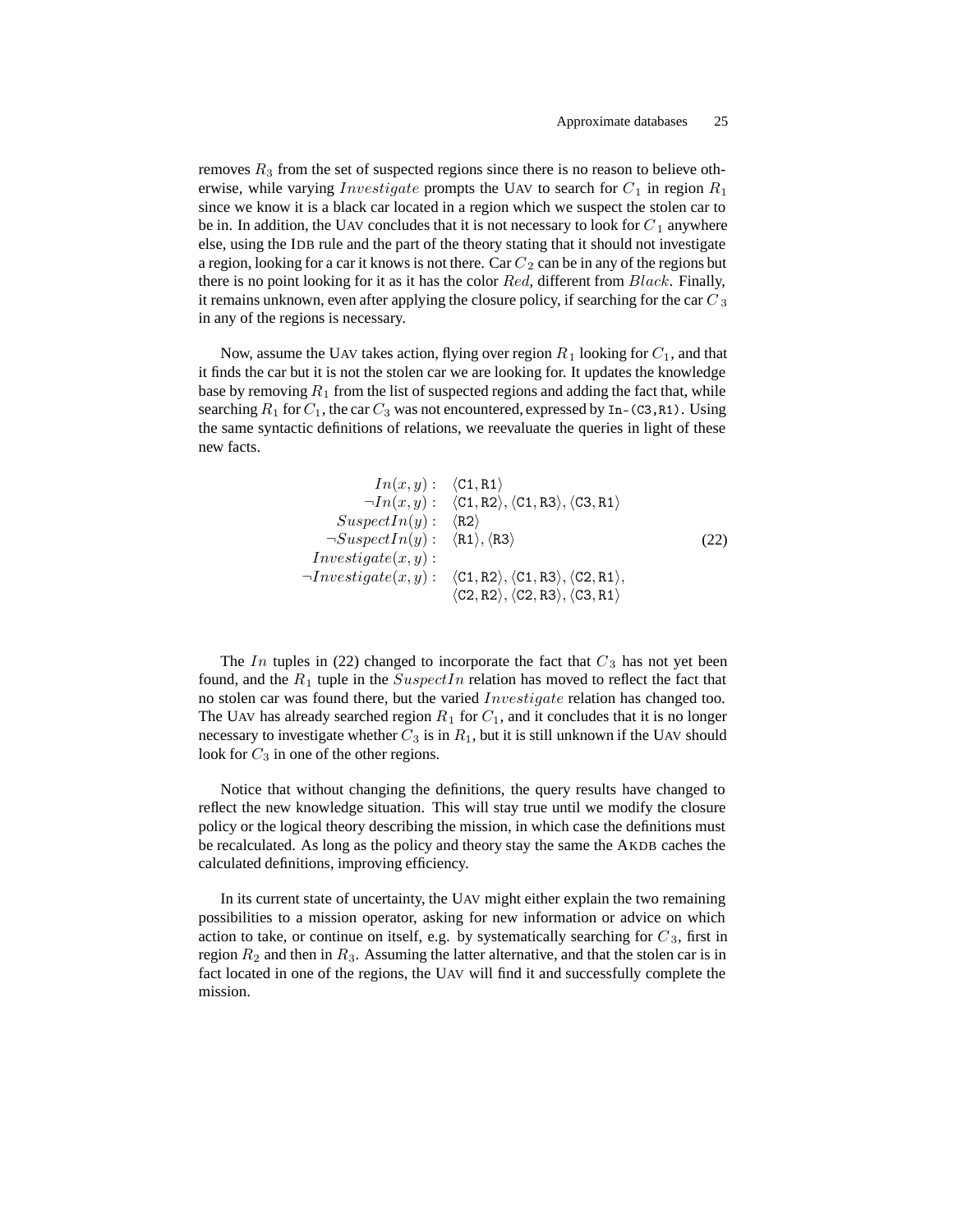26 *Journal of Applied Non-Classical Logics* — January 5, 2006, 2nd submission.

# **7. Conclusions**

We have developed an experimental environment in which the ideas and techniques summarized in [DOH 06] can be investigated and explored. The system, called the Approximate Knowledge Database, is implemented in JAVA and consists of a layered architecture based on a plug-in SQL database. The AKDB may be used either as a service through an interface, or stand-alone through file input or a graphical user interface, the Graphical Database Design Tool. This environment is intended to offer robust support to users wishing to explore the use of approximate databases for knowledge representation. A number of functionalities, not normally associated with databases are also included such as quantifier elimination algorithms and generators for WSCs and SNCs. The techniques used are tractable, but still allow for advanced types of non-monotonic reasoning, including variants of default logics, limited circumscriptive reasoning as well as reasoning with the local closed world assumption.

The system is highly portable and may be embedded in robotic systems such as the UAV platforms we use in our research. We are currently investigating the use of AKDBs with planning algorithms which deal with incomplete information.

## **Acknowledgements**

This work is partially funded by the Wallenberg Foundation under the WITAS UAV Project, the NFFP03-539 COMPAS Project and the grant 3 T11C 023 29 of the Polish Ministry of Science and Information Society Technologies.

## **Appendix**

#### **A. Additional Functionality**

This appendix describes some additional functionality available in the current version of our AKDBpackage.

#### **A.1.** *Graphical Database Design*

Even if not a necessary functional part of a system, a graphical user interface can often substantially simplify experimentation. Since we built an experimental platform for a collection of new deductive database techniques not yet extensively explored, such functionality is beneficial. This is the idea behind the Graphical Database Design Tool, shown in Figure 3, for the AKDB that provides an environment where knowledge bases, complete with relation definitions, facts, rules, and theories, can be created, changed, or removed. The interface is built upon a window system, where each relation, theory, policy, or query, has its own window. The windows can then be connected to link a query with a policy and a theory.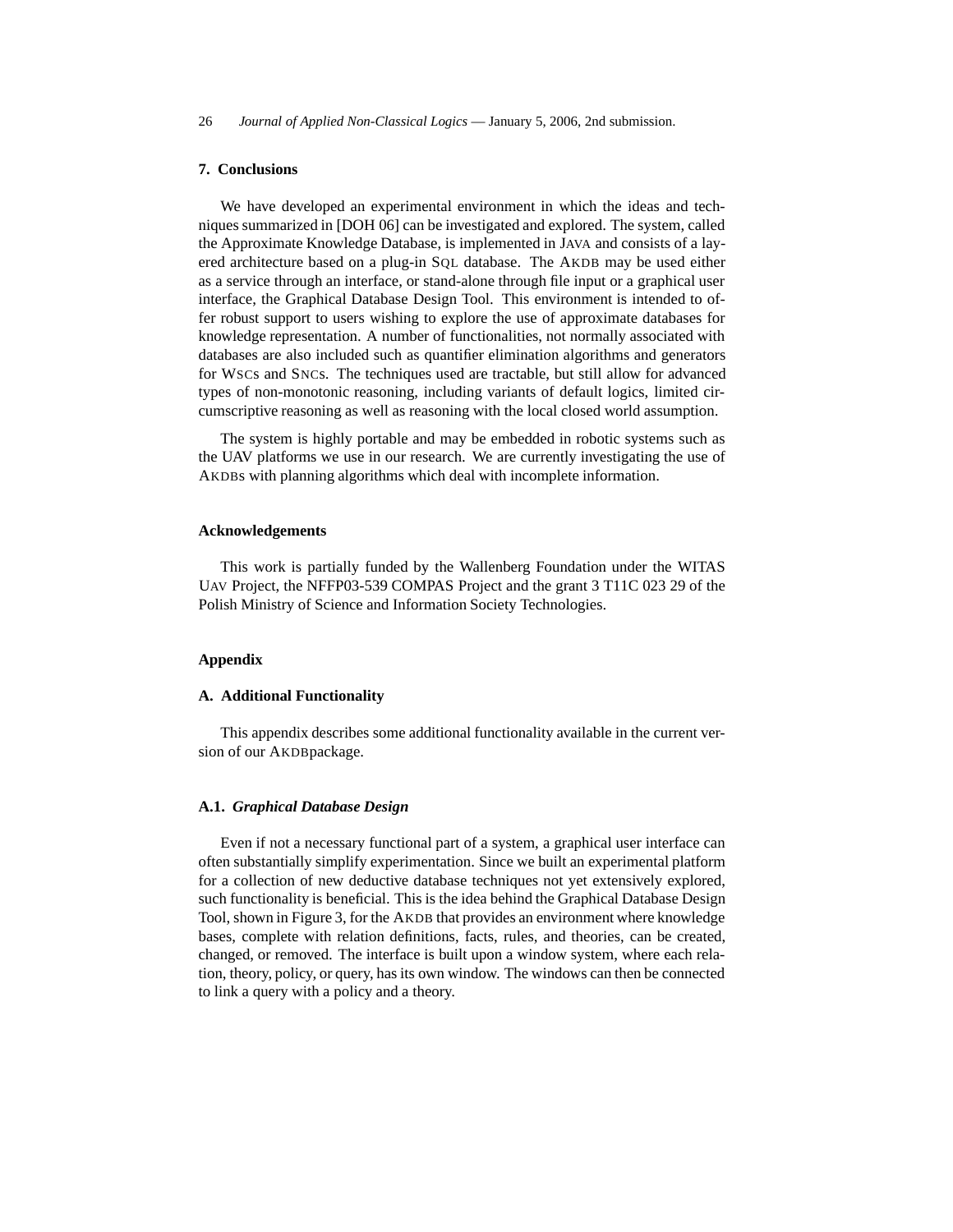

**Figure 3.** *A screenshot of the Graphical Database Design user interface.*

# **A.2.** *DLS*<sup>∗</sup>

DLS<sup>\*</sup> is substantial for many solutions offered by AKDBs. It is also possible to call the DLS<sup>∗</sup> algorithm using a www interface (see [MAG 05b]).

# **A.3.** *Weakest Sufficient and Strongest Necessary Conditions*

Weakest sufficient (WSC) and strongest necessary (SNC) conditions have been introduced in [LIN 00] in the framework of the classical propositional logic and then generalized to the first-order case in [DOH 00b]. WSCs and SNCs have many important applications, including<sup>10</sup> building communication interfaces between agents, modularization and information hiding, knowledge compilation and theory approximation, abduction and hypotheses generation, reasoning with reduced data sets.

<sup>10</sup>. For a deeper discussion see, e.g., [LIN 00, DOH 00b, DOH 06, DOH 04b, DOH 04e].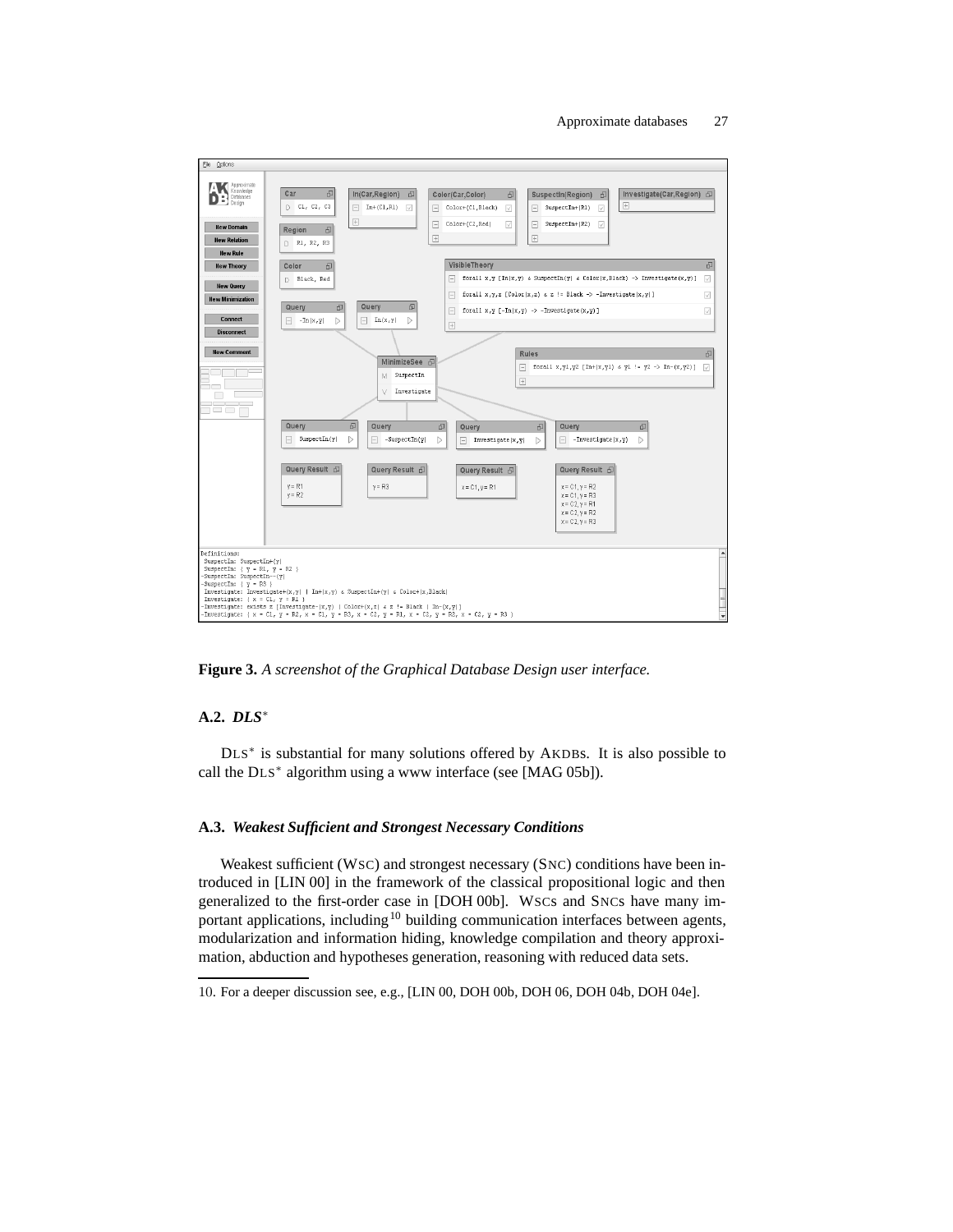WSCs and SNCs can be calculated by right-clicking the title bar of a theory window and selecting [Calculate WSC] or [Calculate SNC], respectively. The background theory of the WSC or SNC will consist of the conjunction of the formulas in the theory window, while the formula to be explained  $(\langle formula \rangle)$  is entered into a dialog box, as is a list of relations  $(\langle rel-sym-list \rangle)$  that should be projected out of the resulting explanation. The computation method used here has been proposed in [DOH 00b], where WSCs and SNCs are first characterized by means of the second-order formulas and then reduced by applying the DLS<sup>\*</sup>. For a large class of formulas (semi-Horn) reduction of WSCs and SNCs to the first-order or fixpoint logic is guaranteed.

# **A.4.** *Default Rules*

An important functionality depends on providing default rules in the spirit of default logic of Reiter [REI 80] and followers. Unfortunately, the original logic is very complex. To make it tractable, we use the idea of approximations, as initiated in [DOH 02].<sup>11</sup> The idea is to formulate Reiter's default rules  $\frac{A:B}{C}$  as intensional rules of the form  $(A^+ \wedge B^{\oplus}) \rightarrow C^+$ .

The AKDB engine allows one to deal with such rules. However, in order to facilitate the use of default rules, a part of the graphical interface specialized to deal with defaults is under development.

#### **8. References**

- [ABI 95] ABITEBOUL S., HULL R., VIANU V., *Foundations of Databases*, Addison-Wesley, 1995.
- [ACK 35] ACKERMANN W., "Untersuchungen über das Eliminationsproblem der mathematischen Logik", *Mathematische Annalen*, vol. 110, 1935, p. 390–413.
- [BEL 77] BELNAP N., "A useful four-valued logic", EPTEIN G., DUNN J., Eds., *Modern Uses of Many Valued Logic*, Reidel, 1977, p. 8–37.
- [BEN 84] VAN BENTHEM J., "Correspondence theory", GABBAY D., GUENTHNER F., Eds., *Handbook of Philosophical Logic*, vol. 2, D. Reidel Pub. Co., 1984, p. 167–247.
- [BUS 96] BUSCH D., "Sequent Formalizations of Three-Valued Logics", DOHERTY P., Ed., *Partiality, Modality and Nonmonotonicity*, p. 45–75, CSLI Publications, 1996.
- [DOH 96a] DOHERTY P., LUKASZEWICZ W., SZALAS A., "General Domain Circumscription and its First-Order Reduction", *FAPR*, vol. 1085 of *Lecture Notes in Computer Science*, Springer, 1996, p. 93-109.

<sup>11</sup>. The idea is discussed in depth in [DOH 06] for various variants of default logics, including defaults with strong prerequisites and the prioritized default logic.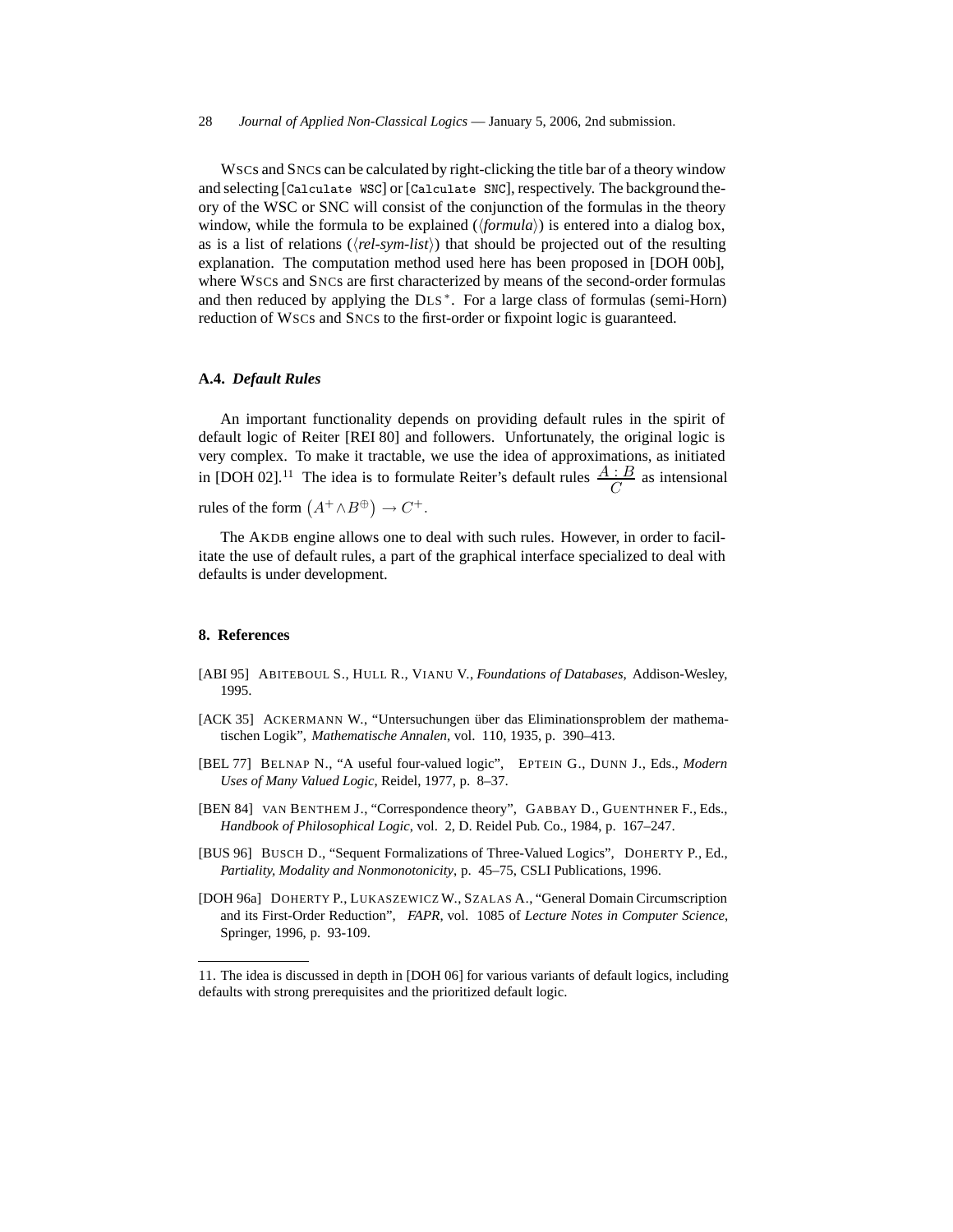- [DOH 96b] DOHERTY P., LUKASZEWICZ W., SZALAS A., "A Reduction Result for Circumscribed Semi-Horn Formulas", *Fundamenta Informaticae*, vol. 28, num. 3-4, 1996, p. 261- 271.
- [DOH 97] DOHERTY P., LUKASZEWICZ W., SZALAS A., "Computing Circumscription Revisited: A Reduction Algorithm", *Journal of Automated Reasoning*, vol. 18, num. 3, 1997, p. 297-336.
- [DOH 98] DOHERTY P., ŁUKASZEWICZ W., SZAŁAS A., "General Domain Circumscription and its Effective Reductions", *Fundamenta Informaticae*, vol. 36, num. 1, 1998, p. 23-55.
- [DOH 99] DOHERTY P., ŁUKASZEWICZ W., SZAŁAS A., "Declarative PTIME Queries for Relational Databases using Quantifier Elimination", *Journal of Logic and Computation*, vol. 9, num. 5, 1999, p. 739-761.
- [DOH 00a] DOHERTY P., GRANLUND G., KUCHCINSKI K., NORDBERG K., SANDEWALL E., SKARMAN E., WIKLUND J., "The WITAS Unmanned Aerial Vehicle Project", *Proceedings of the 14th European Conference on Artificial Intelligence*, 2000, p. 747–755.
- [DOH 00b] DOHERTY P., ŁUKASZEWICZ W., SZAŁAS A., "Computing Strongest Necessary and Weakest Sufficient Conditions of First-Order Formulas", *Proceedings of the International Joint Conference on AI (IJCAI'2001)*, 2000, p. 145 – 151.
- [DOH 00c] DOHERTY P., ŁUKASZEWICZ W., SZAŁAS A., "Efficient Reasoning using the Local Closed-World Assumption", CERRI A., DOCHEV D., Eds., *Proc. 9th Int. Conference AIMSA 2000*, vol. 1904 of *LNAI*, Springer-Verlag, 2000, p. 49–58.
- [DOH 02] DOHERTY P., ŁUKASZEWICZ W., SZAŁAS A., "CAKE: A Computer-Aided Knowledge Engineering Technique", VAN HARMELEN F., Ed., *Proc. 15th European Conference on Artificial Intelligence, ECAI'2002*, Amsterdam, 2002, IOS Press, p. 220–224.
- [DOH 03a] DOHERTY P., ŁUKASZEWICZ W., SZAŁAS A., "Tolerance spaces and approximative representational structures", GÜNTER A., KRUSE R., NEUMANN B., Eds., *Proc. 26th German Conf. on AI*, vol. 2821 of *LNAI*, Springer-Verlag, 2003, p. 475–489.
- [DOH 03b] DOHERTY P., KACHNIARZ J., SZAŁAS A., "Using Contextually Closed Queries for Local Closed-World Reasoning in Rough Knowledge Databases", *[PAL 04]*, 2003, p. 219–250.
- [DOH 04a] DOHERTY P., "Advanced Research with Autonomous Unmanned Aerial Vehicles", *Proc. of International Conference on Principles of Knowledge Representation and Reasoning*, 2004, p. 731–732.
- [DOH 04b] DOHERTY P., KERTES S., MAGNUSSON M., SZAŁAS A., "Towards a Logical Analysis of Biochemical Pathways", ALFERES J., LEITE J., Eds., *Proceedings of the 9th Conference on Artificial Intelligence JELIA'2004*, vol. 3229 of *LNAI*, Springer Verlag, 2004, p. 667–679.
- [DOH 04c] DOHERTY P., ŁUKASZEWICZ W., SKOWRON A., SZAŁAS A., "Approximation Transducers and Trees: A Technique for Combining Rough and Crisp Knowledge", *[PAL 04]*, 2004, p. 189–218.
- [DOH 04d] DOHERTY P., ŁUKASZEWICZ W., SZAŁAS A., "Approximate Databases and Query Techniques for Agents with Heterogenous Perceptual Capabilities", *Proc. of the 7th Int. Conf. on Information Fusion, FUSION'2004*, 2004, p. 175–182.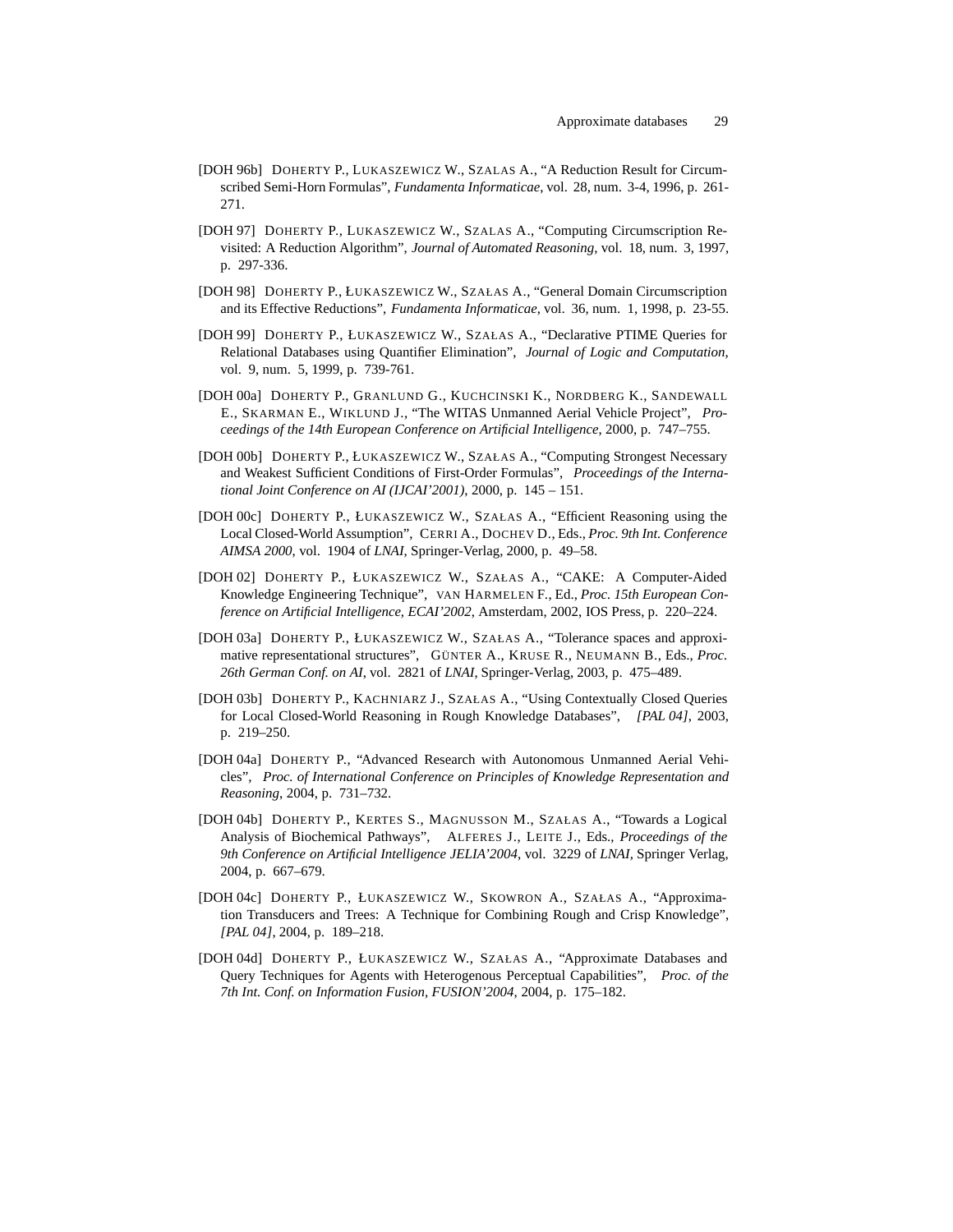30 *Journal of Applied Non-Classical Logics* — January 5, 2006, 2nd submission.

- [DOH 04e] DOHERTY P., ŁUKASZEWICZ W., SZAŁAS A., "Approximative Query Techniques for Agents with Heterogeneous Ontologies and Perceptive Capabilities", DUBOIS D., WELTY C., WILLIAMS M.-A., Eds., *Proc. of the 9th Int. Conf. KR'2004*, AAAI Press, 2004, p. 459–468.
- [DOH 04f] DOHERTY P., SZAŁAS A., "On the Correspondence between Approximations and Similarity", TSUMOTO S., SLOWINSKI R., KOMOROWSKI J., GRZYMALA-BUSSE J., Eds., *Proc. of 4th Int. Conf. RSCTC'2004*, vol. 3066 of *LNAI*, Springer-Verlag, 2004, p. 143–152.
- [DOH 05] DOHERTY P., ŁUKASZEWICZ W., SZAŁAS A., "Similarity, Approximations and Vagueness", SLEZAK D., YAO J., PETERS J., ZIARKO W., HU X., Eds., *Proceedings of the Conference RSFDGrC 2005*, vol. 3641 of *LNAI*, Springer-Verlag, 2005, p. 541–550.
- [DOH 06] DOHERTY P., ŁUKASZEWICZ W., SKOWRON A., SZAŁAS A., *Knowledge Engineering Techniques: A Rough Set Approach*, Studies in Fuziness and Soft Computing, Springer Physica Verlag, 2006, To appear.
- [EBB 95] EBBINGHAUS H.-D., FLUM J., *Finite Model Theory*, Springer-Verlag, Heidelberg, 1995.
- [ETZ 97] ETZIONI O., GOLDEN K., WELD D., "Sound and Efficient Closed-World Reasoning for Planning", *Artificial Intelligence*, vol. 89, 1997, p. 113-148.
- [FEF 84] FEFERMAN S., "Towards useful type-free theories", *Journal of Symbolic Logic*, vol. 49, 1984, p. 75–111.
- [FIT 85] FITTING M., "A Kripke-Kleene Semantics for Logic Programs", *Journal Logic Programming*, vol. 2, num. 4, 1985, p. 295–312.
- [GAB 92] GABBAY D. M., OHLBACH H. J., "Quantifier Elimination in Second-Order Predicate Logic", NEBEL B., RICH C., SWARTOUT W., Eds., *Principles of Knowledge representation and reasoning, KR 92*, p. 425–435, Morgan Kauffman, 1992.
- [GIL 74] GILMORE P., "The consistency of partial set theory without extensionality", *Axiomatic Set Theory, Proceedings of Symposia in Pure Mathematics 13*, 1974, p. 147–153.
- [GUS 96] GUSTAFSSON J., "The DLS Algorithm", 1996, http://www.ida.liu.se/labs/kplab/projects/dls/.
- [IMM 98] IMMERMAN N., *Descriptive Complexity*, Springer-Verlag, New York, Berlin, 1998.
- [LIF 91] LIFSCHITZ V., "Circumscription", GABBAY D. M., HOGGER C. J., ROBINSON J. A., Eds., *Handbook of Artificial Intelligence and Logic Programming*, vol. 3, p. 297– 352, Oxford University Press, 1991.
- [LIN 00] LIN F., "On strongest Necessary and Weakest sufficient Conditions", COHN A., GIUNCHIGLIA F., SELMAN B., Eds., *Proc. 7th International Conf. on Principles of Knowledge Representation and Reasoning, KR2000*, San Francisco, Ca., 2000, Morgan Kaufmann Pub., Inc., p. 167–175.
- [MAG 05a] MAGNUSSON M., "Approximate Knowledge Database Users Manual", 2005.
- [MAG 05b] MAGNUSSON M., "DLS\*", 2005, http://www.ida.liu.se/labs/kplab/projects/dlsstar/.